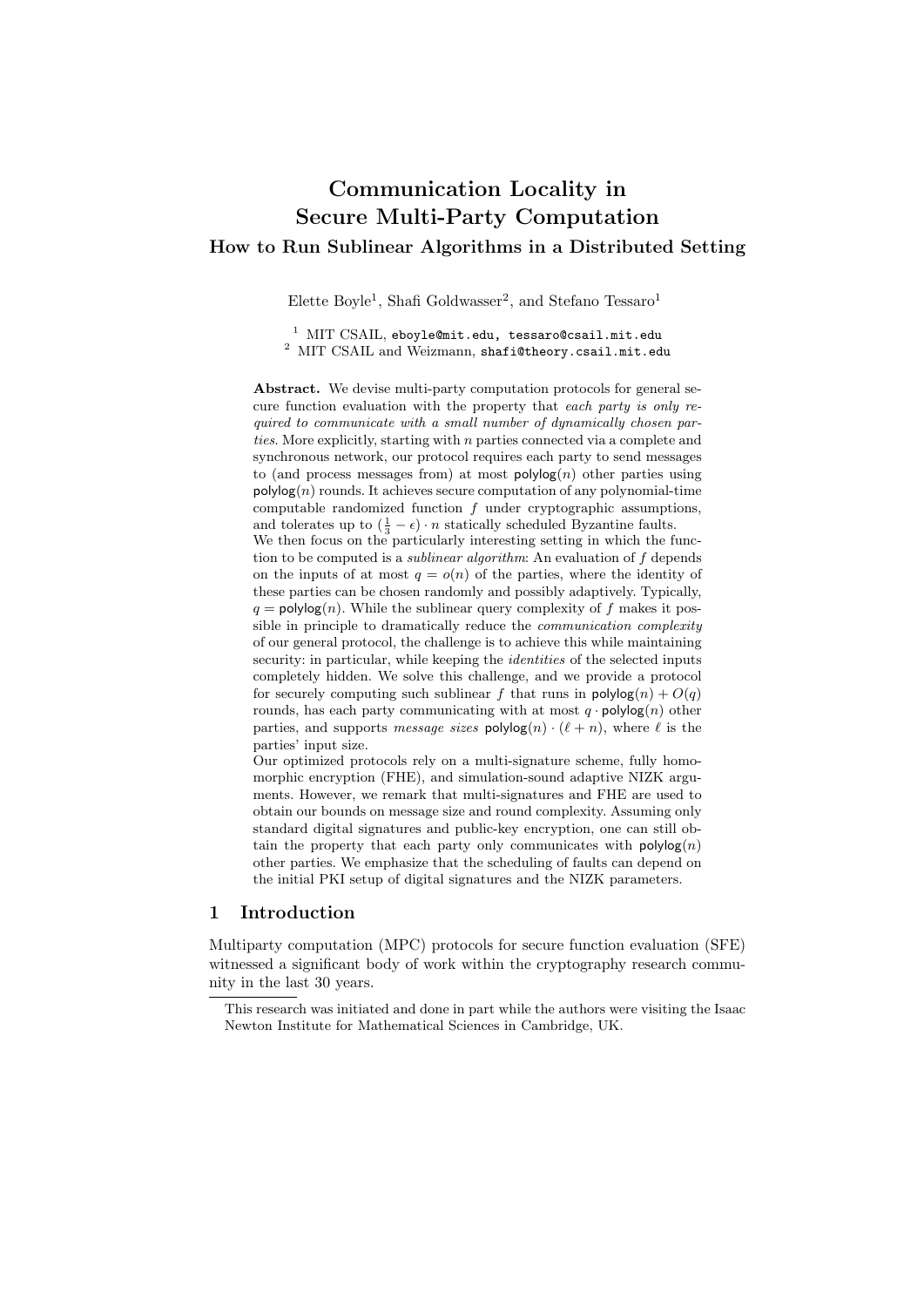These days, an emerging area of potential applications for secure MPC is to address privacy concerns in data aggregation and analysis, to match the explosive current growth of available data. Large data sets, such as medical data, transaction data, the web and web access logs, or network traffic data, are now in abundance. Much of the data is stored or made accessible in a distributed fashion. This necessitated the development of efficient distributed protocols to compute over such data. In order to address the privacy concerns associated with such protocols, cryptographic techniques such as MPC for SFE where *data* items are equated with servers can be utilized to prevent unnecessary leakage of information.

However, before MPC can be effectively used to address today's challenges, we need protocols whose efficiency and communication requirements scale practically to the modern regime of massive data. An important metric that has great effect on feasibility but has attracted surprisingly little attention thus far is the number of other parties that each party must communicate with during the course of the protocol. We refer to this as the communication locality. Indeed, if we consider a setting where potentially hundreds of thousands, or even millions of parties are participating in a computation over the internet, requiring coordination between each pair of parties will be unrealistic.

In this work, we work to optimize the communication locality for general secure function evaluation on data which is held distributively among  $n$  parties. These parties are connected via a complete synchronous communication network, of whom  $(\frac{1}{3} - \epsilon)n$  may be statically scheduled, computationally bounded Byzantine faults. We do not assume the existence of broadcast channels.

We also focus on a particularly interesting setting in which the randomized function  $f$  to be computed is a *sublinear algorithm*: namely, a random execution of  $f(x_1, ..., x_n)$  depends on at most  $q = o(n)$  of the inputs  $x_i$ . We consider both non-adaptive and adaptive sublinear algorithms, in which the identities of the selected inputs may depend on the randomness  $r$  of execution, or on both  $r$  and the values of  $x_i$  queried thus far. Sublinear algorithms play an important role in efficiently testing properties and trends when computing on large data sets. The sublinear query complexity makes it possible in principle to dramatically reduce the amount of information that needs to be communicated within the protocol. However, the challenge is to achieve this while maintaining security in particular, keeping the identities of the selected inputs completely hidden.

Straightforward application of known general MPC techniques results in protocols where each party sends and receives messages from all  $n$  parties, and where the overall communication complexity is  $O(n^2)$ , regardless of the complexity of the function to be computed. We remark that this is obviously the case for the classical general SFE protocols (beginning with [26, 14, 5]) in which every party first secret shares its input among all other parties (and exchanges messages between all  $n$  parties at the evaluation of every gate of the circuit of the function computed). Furthermore, although much progress was made in the MPC literature of the last two decades to make MPC protocols more efficient and suitable for practice, this is still the case both in works on scalable MPC [17, 20, 19, 18]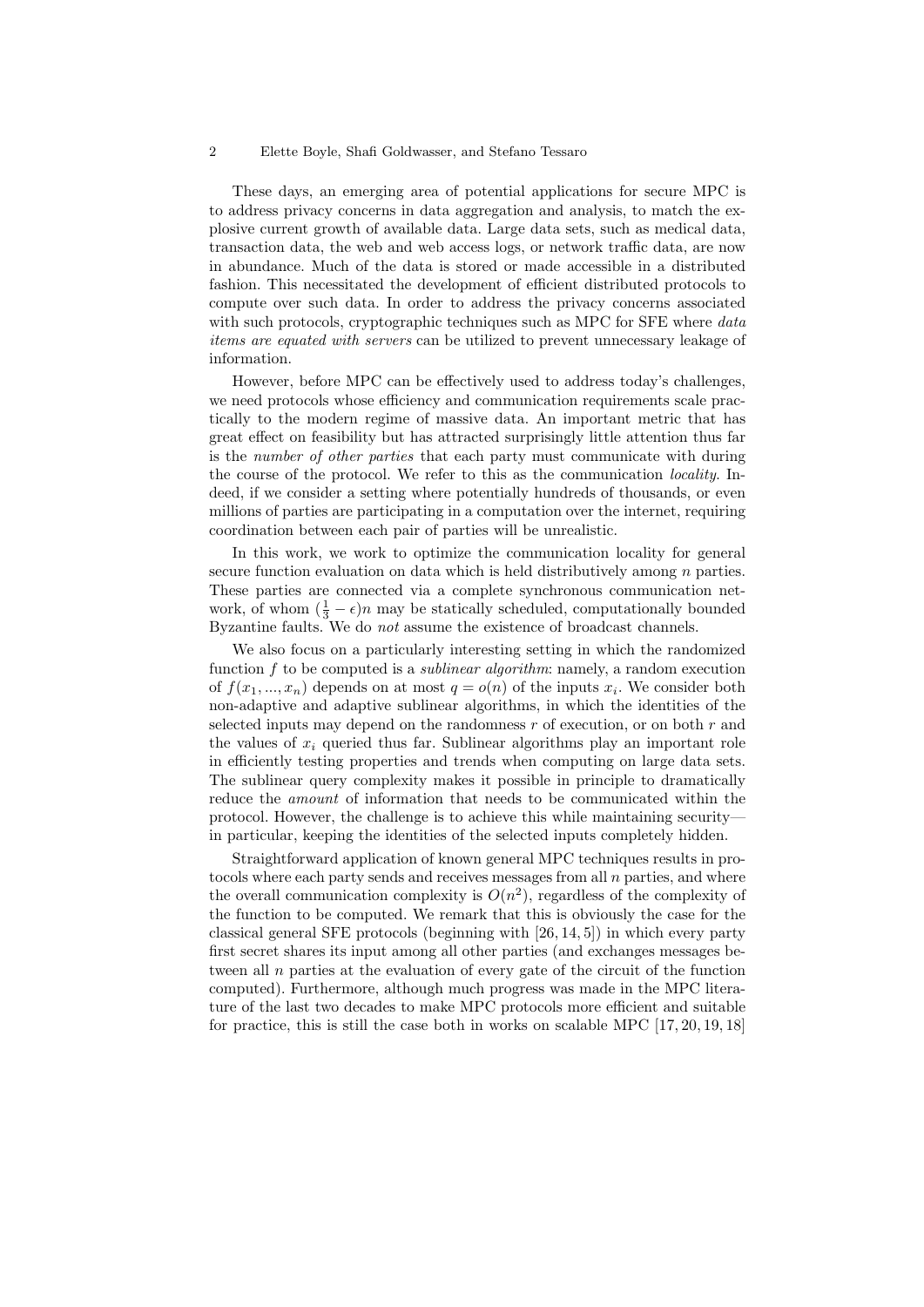and more recent works utilizing the existence of fully homomorphic encryption schemes [35, 3] for MPC. The latter achieve communication complexity that is independent of the circuit size, but not of the number of parties when broadcast channels are not available.

A recent notable exception to the need of each party to communicate with all other parties is the beautiful work of King, Saia, Sanwalani and Vee [34] on what they call scalable protocols for a relaxation of the Byzantine agreement and leader election problems. Their protocols require each honest party to send and process a  $polylog(n)$  number of bits. On the down side, the protocols of [34] do not guarantee that all honest parties will achieve agreement, but only guarantee that  $1 - o(1)$  fraction of the good processors reach agreement—achieving only so-called *almost everywhere agreement*. In another work of King et al [32], it is shown how using  $O(\sqrt{n})$  communication, full Byzantine agreement can be achieved. The technique of almost-everywhere leader election of [34] will be the technical starting point of our work.

## 1.1 Our Results

We provide multiparty computation protocols for general secure function evaluation with communication locality that is polylogarithmic in the number of parties. That is, starting with  $n$  parties connected via a complete and synchronous network, we prove the following main theorem:

**Theorem 1.** Let  $f$  be any polynomial-time randomized functionality on *n* inputs. Then, for every constant  $\epsilon > 0$ , there exists an *n*-party protocol  $\prod_f$  that securely computes a random evaluation of f, tolerating  $t < (1/3 - \epsilon)n$  statically scheduled active corruptions, with the following complexities:

- (1) Communication locality:  $\mathsf{polylog}(n)$ .
- (2) Round complexity:  $\mathsf{polylog}(n)$ .
- (3) Message sizes:  $O(n \cdot l \cdot \text{polylog}(n))$ , where  $l = |x_i|$  is the individual input size.
- (4) The protocol uses a setup consisting of  $n \cdot \text{polylog}(n)$  signing keys of size polylog $(n)$ , as well as a polylog $(n)$ -long additional common random string (CRS).<sup>3</sup>

The protocol assumes a secure multisignature scheme, a fully homomorphic encryption (FHE) scheme, simulation-sound NIZK arguments, as well as pseudorandom generators.

Assuming only a standard signature scheme and semantically secure public-key encryption, and setup as in (4), there exists a protocol for securely computing  $f$  with  $polylog(n)$  communication locality.

Multisignatures [39, 36] are digital signatures which enable the verification that a large number of signers have signed a given message, where the number

<sup>3</sup> Adversarial corruptions may be made as a function of this setup information.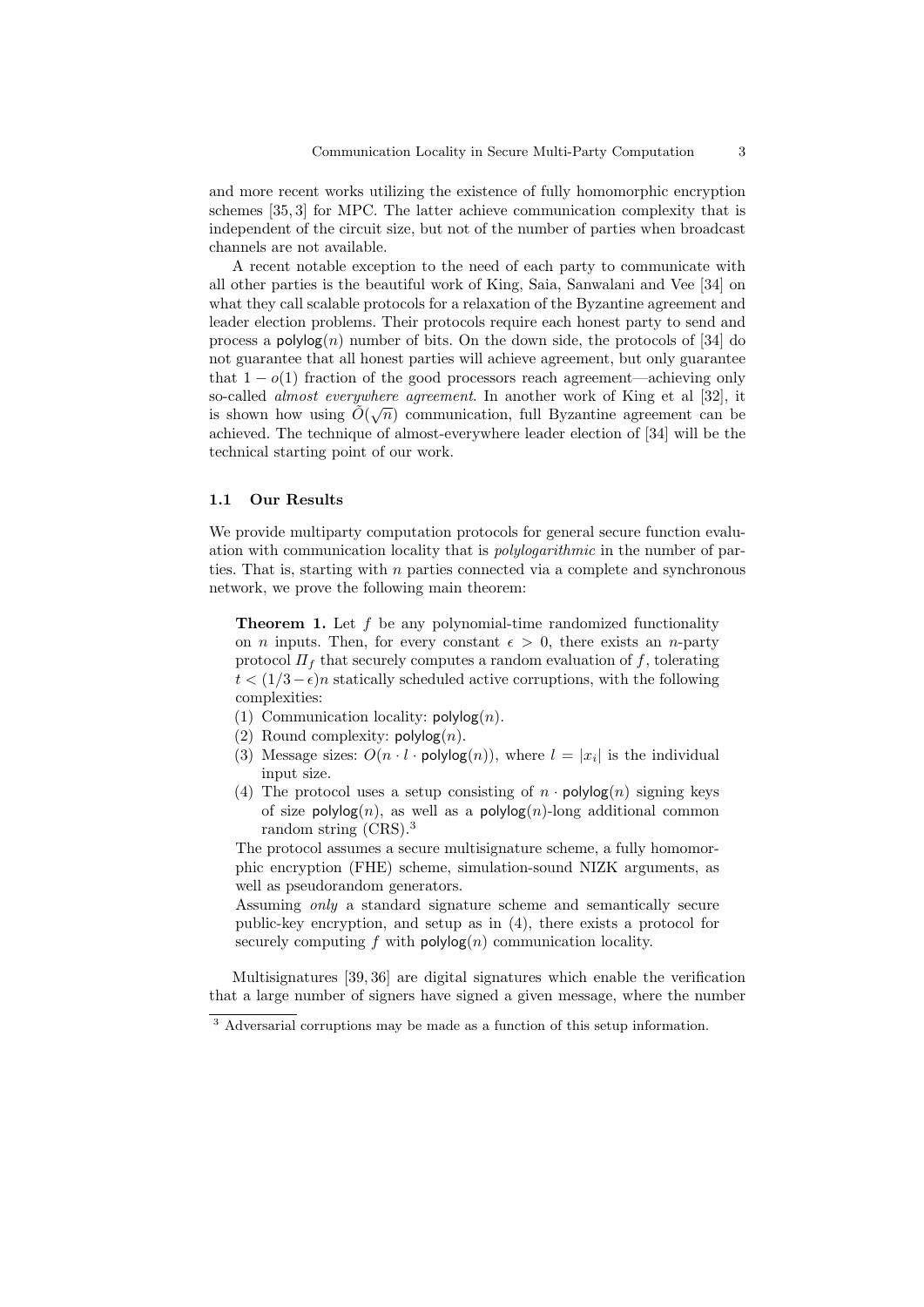of signers is not fixed in advance. The size of a multisignature is independent of the number of signers, but in order to determine their identities one must attach identifying information to the signature. Standard instantiations of such schemes exist under the bilinear computational Diffie-Hellman assumption [44, 36].

The use of multisignatures rather than standard digital signatures enables us to bound the size of the messages sent in the protocol. Further, the use of FHE enables us to bound the number of messages sent, rather than depend on the time complexity of the function  $f$  to be computed and polynomially on the input size. However, we can obtain the most important feature of our complexity, the need of every party to send messages to (and process messages from) only  $polylog(n)$ parties in the network, solely under the assumption that digital signatures and public-key encryption exist.

In addition, we show how to convert an arbitrary sublinear algorithm with query complexity  $q = \text{polylog}(n)$  into a multi-party protocol to evaluate a randomized run of the algorithm with  $\mathsf{polylog}(n)$  communication locality and rounds, and where the *total communication complexity* sent by each party is only  $O(polylog(n))$  $(l + n)$  for  $l = |x|$  an individual input size. We prove that participating in the MPC reveals no information beyond the output of the sublinear algorithm execution using a standard Ideal/Real simulation-based security definition.

For underlying query complexity  $q$ , our second main theorem is as follows:

**Theorem 2.** Let SLA be a sublinear algorithm which retrieves  $q =$  $q(n) = o(n)$  different inputs. Then, for all constant  $\epsilon > 0$ , there exists an *n*-party protocol  $\Pi$ <sub>SLA</sub> that securely computes an execution of the sublinear algorithm SLA tolerating  $t < (1/3 - \epsilon)n$  statically scheduled active corruptions, with the following complexities, where  $l$  is the size of the individual inputs held by the parties:

- (1) Communication locality:  $q \cdot \text{polylog}(n)$ .
- (2) Round complexity:  $O(q)$  + polylog(n).
- (3) Message sizes:  $O((l + n) \cdot \text{polylog}(n))$ .
- (4) The protocol uses a setup consisting of  $n \cdot \text{polylog}(n)$  signing keys of size polylog $(n)$ , as well as a polylog $(n)$ -long additional CRS.

The protocol assumes a secure multisignature scheme, an FHE scheme, simulation-sound NIZK arguments, and pseudorandom generators.

Techniques. We first describe how to achieve our second result, for the case when  $f$  is a sublinear algorithm. This setting requires additional techniques in order to attain the communication complexity gains. After this, we describe the appropriate modifications required to maintain  $polylog(n)$  communication locality for general functions  $f$ .

There are three main technical components to our protocol for sublinear algorithms. The first is to set up a committee structure constituted of a supreme committee C and n input committees  $C_1, ... C_n$ . These committees will all be of size  $\text{polylog}(n)$  and with high probability have a 2/3 majority of honest parties. Each committee  $C_i$  will (to begin with) hold shares of the input  $x_i$  whereas the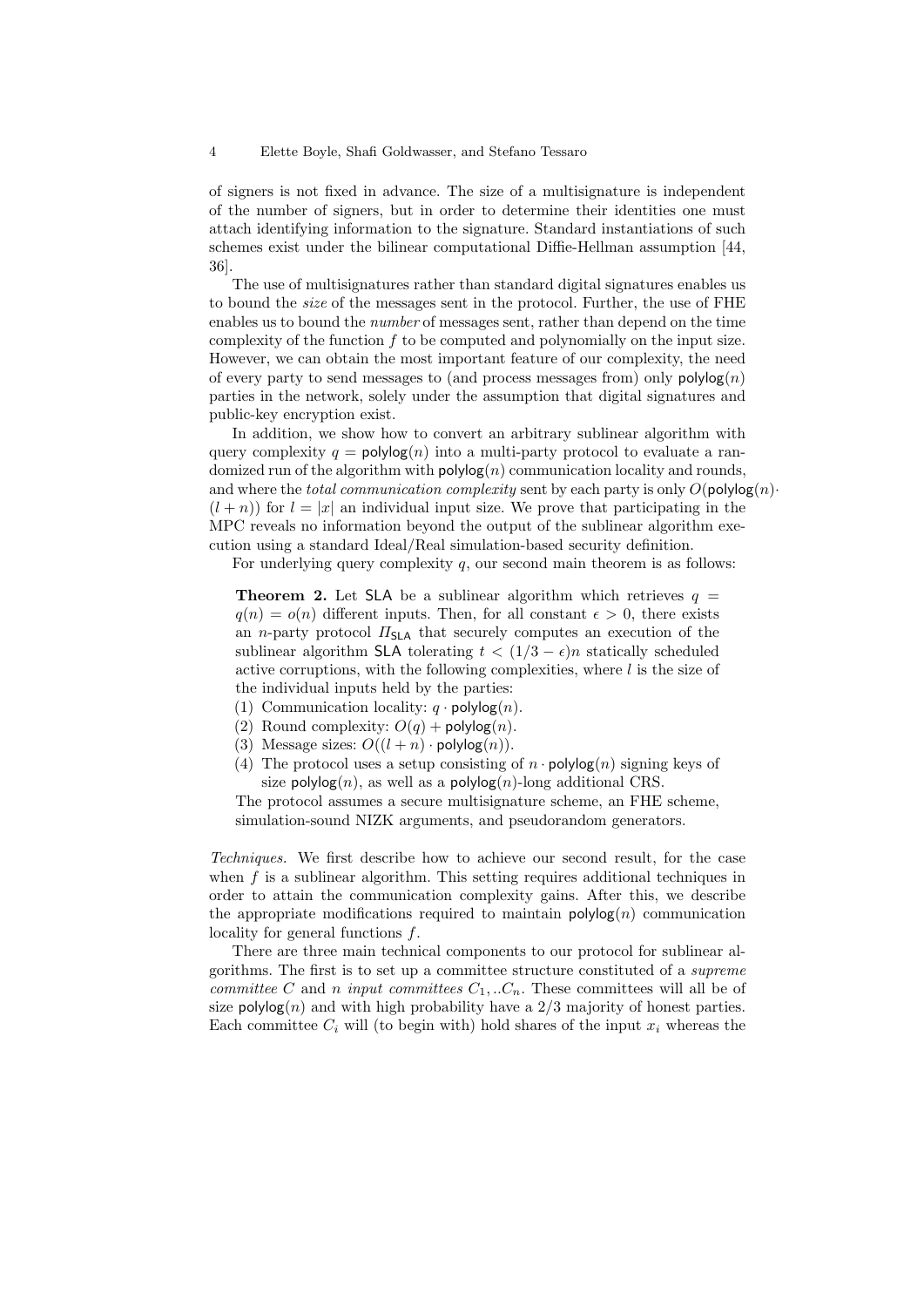role of the supreme committee will essentially be to govern the running of the protocol. A major challenge is to ensure that all parties in the network know the identity of parties in all the committees. The starting point to address this challenge is to utilize the communication-efficient *almost-everywhere* leader election protocol of [34]. We remark that [34] achieves better total communication complexity of  $polylog(n)$  bits and offers unconditional results, but only achieves an almost-everywhere agreement: there may be a  $o(1)$  fraction of honest parties who will not reach agreement and, in our context, will not know the makeup of the committees. The main idea to remedy this situation is to add an iterated certification procedure using multi-signatures to the protocol of [34], while keeping the complexity of only  $\mathsf{polylog}(n)$  messages sent and processed by any honest party. In the process, however, we move from unconditional to computational security and our message sizes grow, as they will be signed by multi-signatures. Whereas the size of the multi-signatures depends only on the security parameter, the messages should indicate the identities of the signers – this is cause for the increased size of messages.

The second component is to implement a randomly chosen secret reshuffling  $\rho$  of parties' inputs within the complexity restrictions we have alloted. At the end of the shuffling, committee  $C_{\rho(i)}$  will hold the input of committee  $C_i$ . Informally, this will address the major privacy issue in executing a sublinear algorithm in a distributed setting, which is to ensure that the adversary does not learn which of the  $n$  inputs are used by the algorithm. We implement the shuffling via distributed evaluation of a switching network with very good mixing properties under random switching, all under central coordination by the supreme committee. We assume that a fixed switching network over  $n$  wires is given, with depth  $d = \text{polylog}(n)$ , and is known to everyone.

The third component, once the inputs will be thus permuted, is to actually run the execution of the sublinear algorithm. For lack of space, let us illustrate how this is done for the sub class of non-adaptive sublinear algorithms. This is a class of algorithms that proceed in two steps:

- First, a random subset I of size q of the indices  $1, ..., n$  is selected.
- Second, an arbitrary polynomial-time algorithm is computed on inputs  $x_i$ for  $j \in I$ .

To run an execution of such an algorithm, the supreme committee: first selects a random and secret  $q = \text{polylog}(n)$  size subset I of the inputs; and second, runs a secure function evaluation (SFE) protocol on the set of inputs in  $\rho(I)$  with the assistance of parties in committees  $C_j$  for  $j \in \rho(I)$ . In the adaptive case, one essentially assumes queries are asked in sequence, and executes in a similar way the sublinear algorithm query after query, contacting committee  $\rho(i)$  for each query  $i$ , instead of parallelizing the computation for all inputs from  $I$ . The price to pay is an additive factor  $q$  in the number of rounds of the protocol. However, note that in the common case  $q = polylog(n)$ , this does not affect the overall asymptotic complexity.

Now, consider the case when  $f$  is a general polynomial-time function, whose evaluation may depend on a large number of its inputs. In this case, we can skip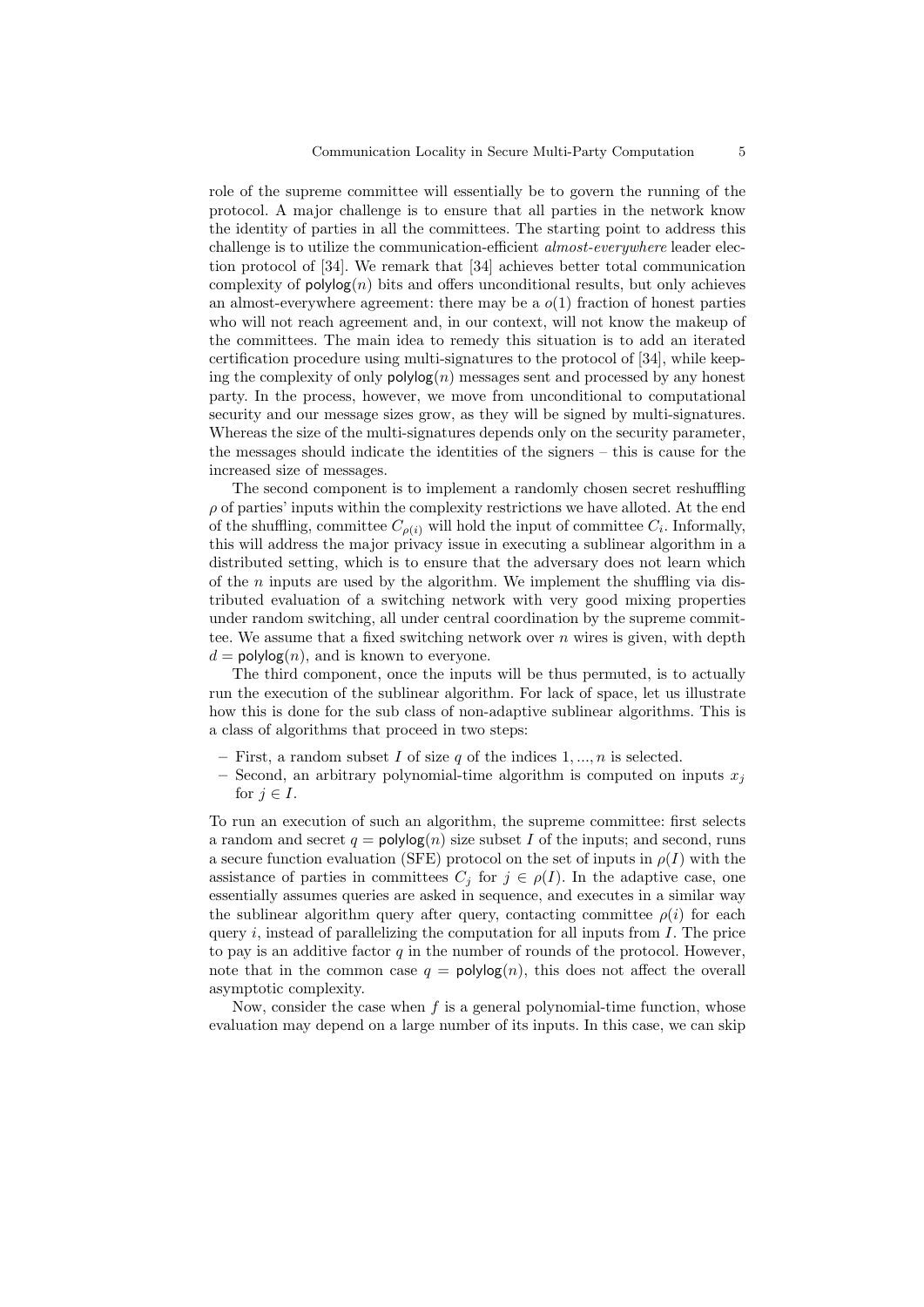the aforementioned shuffling procedure, and instead simply have each party  $P_i$ send his (encrypted) input up to the supreme committee  $C$  to run the evaluation of  $f$ . That is, each  $P_i$  gives an encryption of his input to the members of his input committee  $C_i$ , and each party in  $C_i$  sends the ciphertext up to C via a communication tree that is constructed during the process of electing committees (in Step 1). Then, the members of the supreme committee  $C$  (who collectively have the ability to decrypt ciphertexts) are able to evaluate the functionality  $f$ directly via a standard SFE.

Remarks. A few remarks are in order.

- Flooding by faulty parties. There is no limit (nor can there be) on how many messages are sent by faulty parties to honest parties, as is the case in the works mentioned above. To address this issue in [34, 32, 33, 21], for example, it is (implicitly) assumed that the authenticated channels between parties can "recognize" messages from unwarranted senders which should not be processed and automatically drop them, whereas we will use a digital signature verification procedure to recognize and drop these messages which should not be processed.
- $-$  Security definition for sublinear algorithms. The security definition we achieve is the standard definition of secure multiparty computation (MPC). Informally, the parties will receive the output corresponding to a random execution of the sublinear algorithm but nothing else. Formally, we use the ideal/real simulation-based type definition. We note that in works of [29, 23, 31] on MPC for approximation algorithms for functions  $f$ , privacy is defined so as to mean that no information is revealed beyond the *exact* value of  $f$ , rather than beyond the approximate value of f computed by the protocol. One may ask for a similar privacy definition for sublinear algorithms, which are an approximation algorithm of sorts. However, this is an orthogonal concern to the one we address in this work.

## 1.2 Further Related Work

Work on MPC in partially connected networks, such as the recent work of Chandran, Garay and Ostrovsky [12, 13], shows MPC protocols for network graphs of degree polylog(n) (thus each party is connected to no more than  $polylog(n)$ parties). They can only show how to achieve MPC amongst all but  $o(n)$  honest parties. Indeed, in this setting it is unavoidable for some of the honest parties to be cut out from every other honest party. In contrast, in the present work, we assume that although the  $n$  parties are connected via a complete network and potentially any party can communicate with any other party, our protocols require each honest party to communicate with only at most  $\mathsf{polylog}(n)$  parties whose identity is only determined during the course of the protocol execution.

The problem of sublinear communication in MPC has also been considered in the realm of two-party protocols, e.g. by [40] who provide communicationpreserving protocols for secure function evaluation (but which require superpolynomial computational effort), and in a recent collection of works including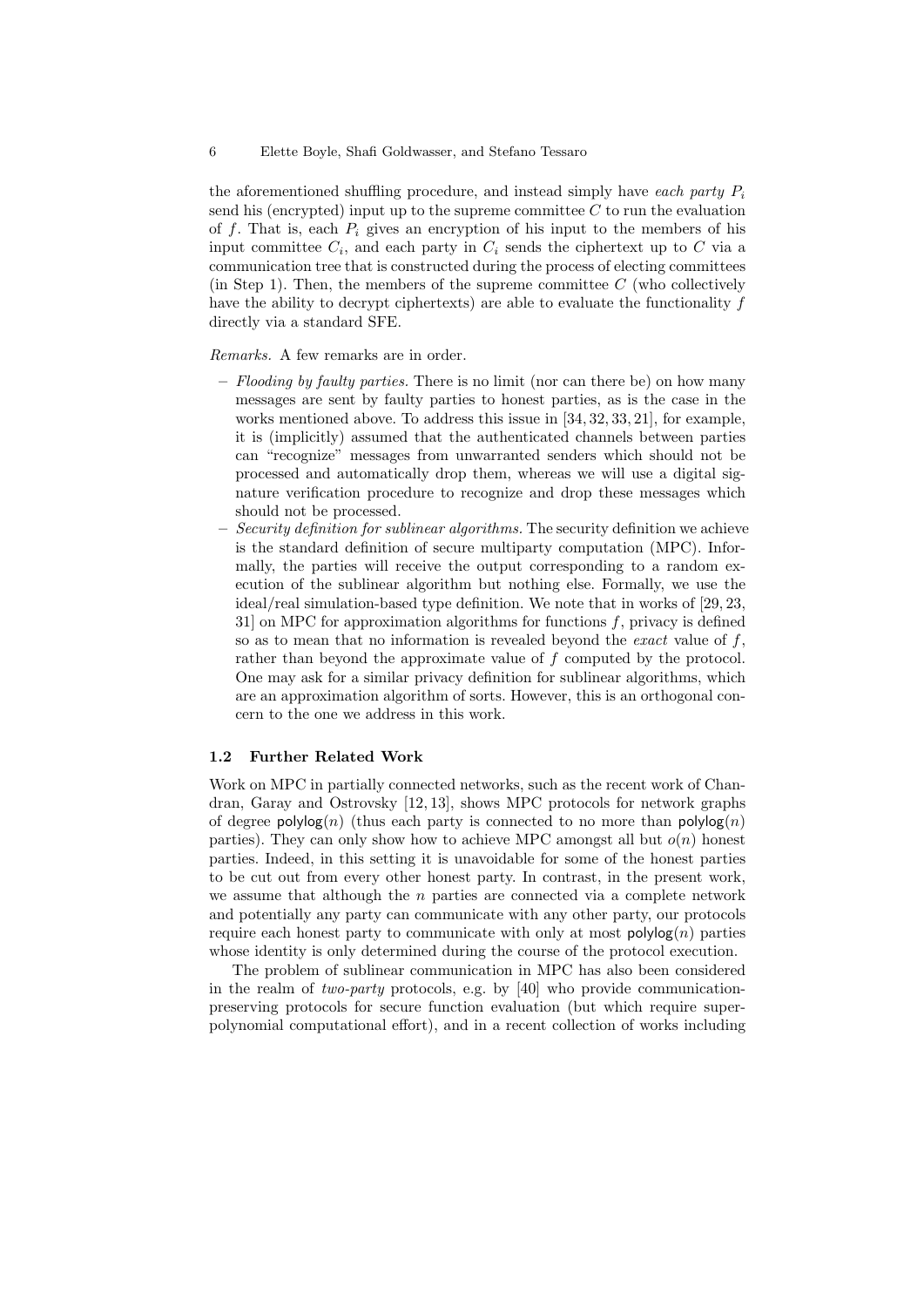[28] which achieve amortized sublinear time protocols, and the work of [31] which show polylogarithmic communication for specific functions.

An interesting point of comparison to our result is the work of Halevi, Lindell and Pinkas [30]. They design computationally secure MPC protocols for n parties in which one party is singled out as a server and all other parties communicate directly with the server in sequence (in one round of communication each). However, it is easy to see that protocols in this model can only provide a limited privacy guarantee: for example, as pointed out by the authors, if the last i parties collude with the server then they can always evaluate the function on as many input settings as they wish for variable positions  $n-i$ ,  $n-i+1$ , ..., n. No such limitations exist in our model.

In a recent and independent work to the current paper, King et al [21] extends [32] to show a protocol for unconditionally secure SFE for general f that requires every party to send at most  $O(\frac{m}{n} + \sqrt{n})$  messages, where m is the size of a circuit representation of f. A cursory comparison to our work shows that in [21] each party sends messages to  $\Omega(\sqrt{n})$  other parties.

Finally, let us point out that our approach to anonymize access patterns to parties is similar in spirit to problems arising in the context of Oblivious RAM [27], and uses similar ideas to the obfuscated secret shuffling protocols of Adida and Wilkström [2].

# 2 Preliminaries

We recall first the definitions of standard basic tools used throughout the paper, and then move to some important results on shuffling and our notation for sublinear algorithms.

### 2.1 Basic Tools

Non-Interactive Zero Knowledge. We make use of a standard non-interactive zero knowledge (NIZK) argument system (Gen, Prove, Verify,  $S = (\mathcal{S}^{\text{crs}}, \mathcal{S}^{\text{Proof}})$ ) with unbounded adaptive simulation soundness, as defined in [22, 6, 7]. That is, soundness of the argument system holds even against PPT adversaries who are given access to an oracle that produces simulated proofs of (potentially false) statements. For a formal definition, we refer the reader to, e.g., [22, 6, 7].

Theorem 1. [42] There exists an unbounded simulation-sound NIZK proof system for any NP language L, based on trapdoor one-way permutations, with proof length  $\mathsf{poly}(|x|, |w|)$ , where x is the statement and w is the witness.

Fully Homomorphic Encryption. We make use of a fully homomorphic publickey encryption (FHE) scheme (Gen, Enc, Dec, Eval) as defined in, e.g., [25]. For our purposes, we require an FHE scheme with the additional property of certifiability. A certifiable FHE scheme is associated with a set R of "good" encryption randomness such that (repeated execution of) the Eval algorithm and the decryption algorithm Dec are correct on ciphertexts derived from those using randomness from  $R$  to encrypt. A formal definition follows.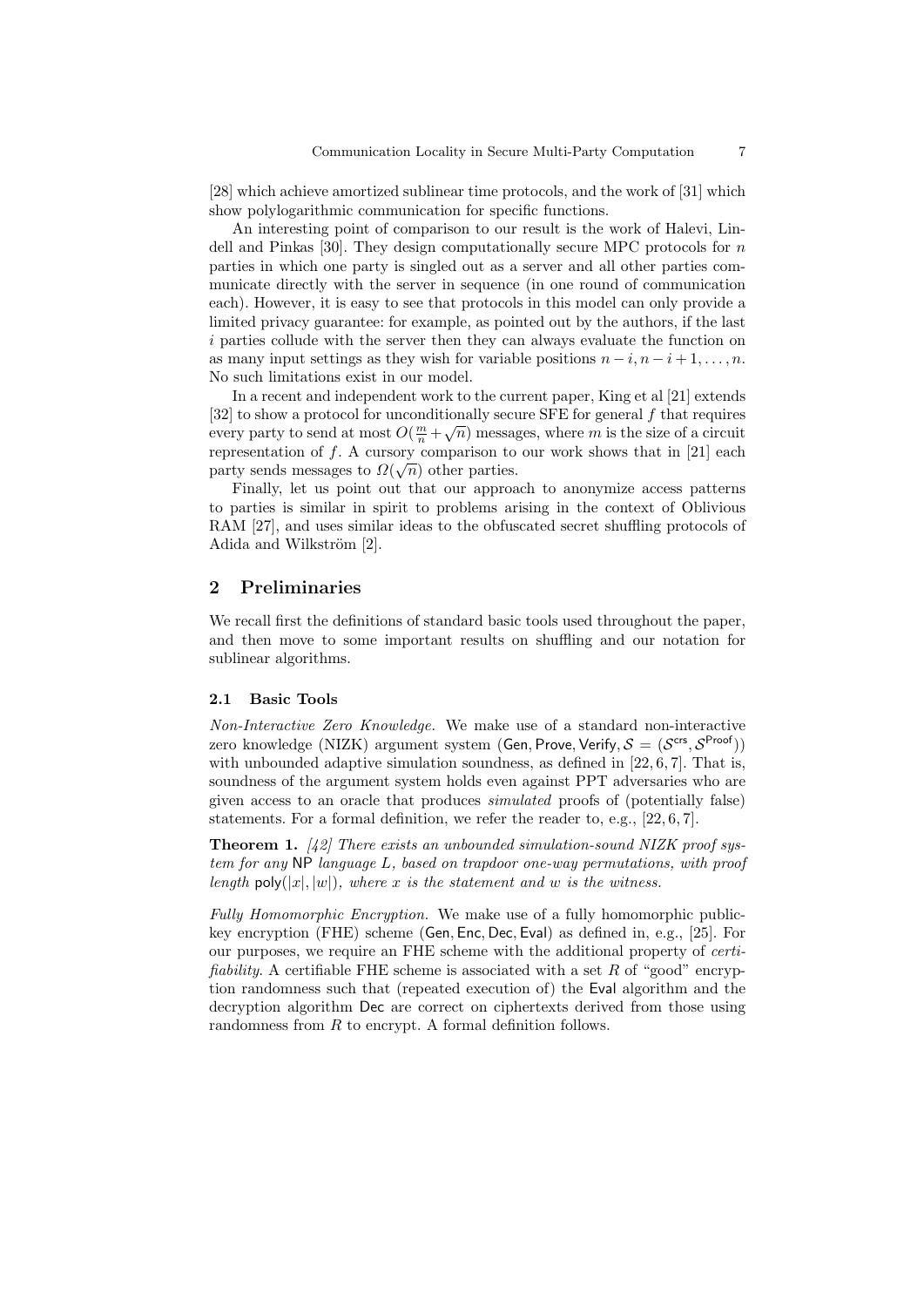**Definition 1.** For a given subset  $R \subseteq \{0,1\}^{\text{poly}(k)}$  of possible randomness values, we (recursively) define the class of R-evolved ciphertexts with respect to a public key pk to include all ciphertexts c of the form:

- $-c = Enc_{nk}(m;r)$  for some m in the valid message space and randomness  $r \in R$ , and
- $-c = \text{Eval}_{\text{pk}}((c_i)_{i \in I}, f)$  for some poly(k)-size collection of R-evolved ciphertexts  $(c_i)_{i\in I}$  and some poly-size circuit f.

Definition 2. A FHE scheme is said to be certifiable if there exists a subset  $R \subseteq \{0,1\}^{\text{poly}(k)}$  of possible randomness values for which the following hold.

- 1.  $Pr[r \in R] = 1 neg(k)$ , where the probability is over uniformly sampled  $r \leftarrow \{0, 1\}^{\mathsf{poly}(k)}.$
- 2. There exists an efficient algorithm  $A_R$  such that  $A_R(r) = 1$  for  $r \in R$  and 0 otherwise.
- 3. With overwhelming probability, Gen outputs a key pair (pk,sk) such that  $\mathsf{Dec}_{\mathsf{sk}}(\mathsf{Eval}_{\mathsf{pk}}((c_i)_{1\leq i\leq n}, f)) = f((x_i)_{1\leq i\leq n})$  for all poly-sized circuits f and for all R-evolved ciphertexts  $c_1, \ldots, c_n$ , where  $x_i = \textsf{Dec}_{\textsf{sk}}(c_i)$ .

Certifiable FHE schemes have been shown to exist based on the Learning with Errors assumption, together with a circular security assumption (e.g., Brakerski and Vaikuntanathan [10] and Brakerski, Gentry, and Vaikuntanathan [9]). For the readers who are familiar with these constructions, the set of "good" certifying randomness R corresponds to encrypting with sufficiently "small noise."

Multisignatures. A multisignature scheme is a digital signature scheme with the ability to combine signatures from multiple signers on the same message into a single short object (a multisignature).<sup>4</sup> The first formal treatment of multisignatures was given by Micali, Ohta, and Reyzin [39].

Definition 3. A multisignature scheme is a tuple of PPT algorithms (Gen, Sign, Verify, Combine, MultiVerify), where syntactically (Gen, Sign, Verify) are as in a standard signature scheme, and Combine, MultiVerify are as follows:

- Combine( $\{\{\mathsf{vk}_j\}_{j\in J_i}, \sigma_i\}_{i=1}^{\ell}, m$ ): For disjoint  $J_1, \ldots, J_{\ell} \subseteq [n]$ , takes as input a collection of signatures (or multisignatures)  $\sigma_i$  with respect to verification keys vk<sub>i</sub> for  $j \in J_i$ , and outputs a combined multisignature, with respect to the union of verification keys.
- MultiVerify( $\{vk_i\}_{i\in I}, m, \sigma$ ): Verifies multisignature  $\sigma$  with respect to the collection of verification keys  $\{vk_i\}_{i\in I}$ . Outputs 0 or 1.

All algorithms satisfy the standard natural correctness properties, except with negligible probability. Moreover, the scheme is secure if for any PPT adversary A, the probability that the challenger outputs 1 in the following game is negligible in the security parameter  $k$ :

<sup>&</sup>lt;sup>4</sup> Note that multisignatures are a special case of *aggregate* signatures [8], which in contrast allow combining signatures from  $n$  different parties on  $n$  different messages.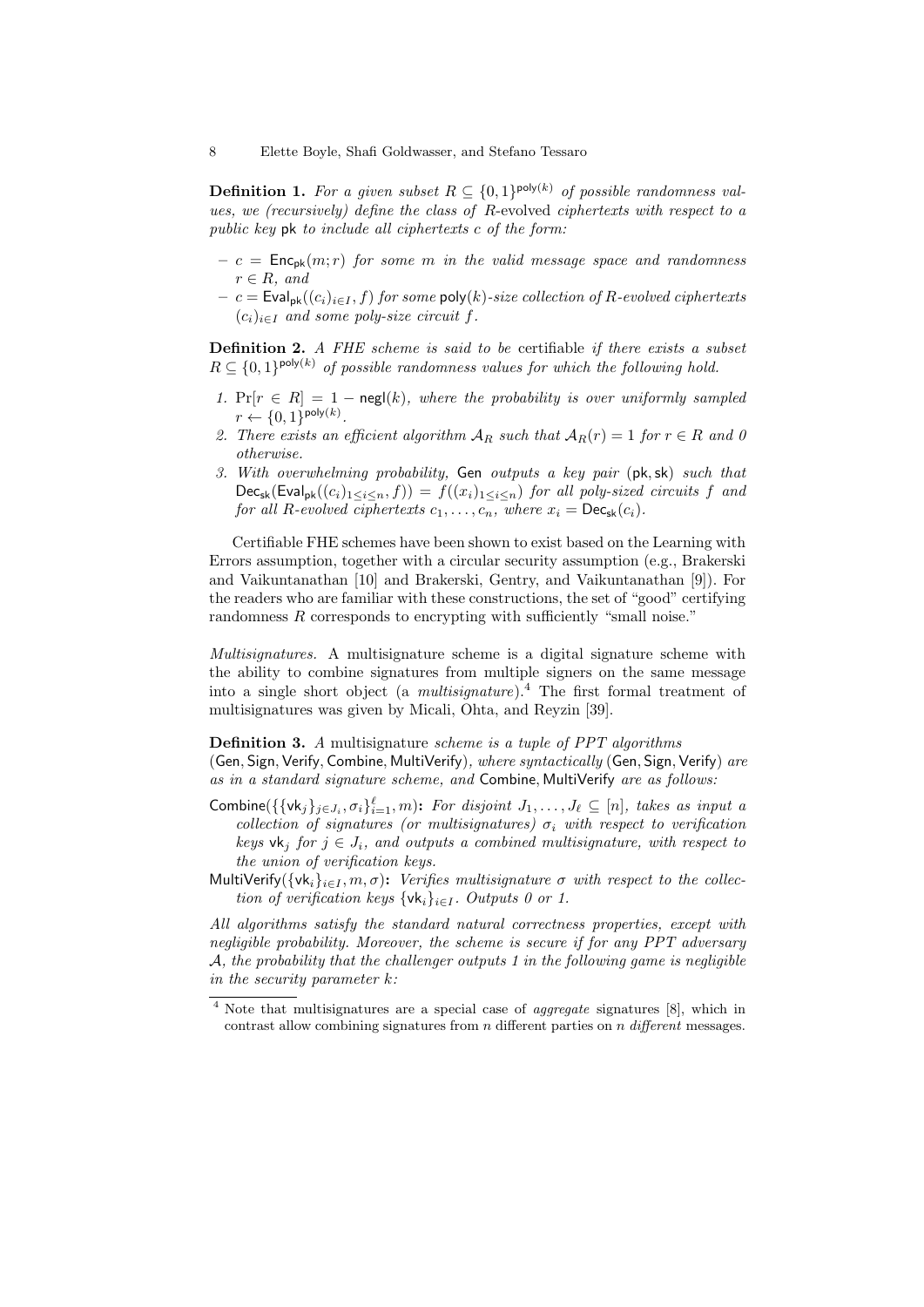- **Setup.** The challenger samples n public key-secret key pairs,  $(\mathsf{vk}_i, \mathsf{sk}_i) \leftarrow \mathsf{Gen}(1^k)$ for each  $i \in [n]$ , and gives A all verification keys  $\{ \mathsf{vk}_i \}_{i \in [n]}$ . A selects a proper subset  $M \subset [n]$  (corresponding to parties to corrupt) and receives the corresponding set of secret signing keys  $\{sk_i\}_{i\in M}$ .
- Signing queries. A may issue multiple adaptive signature queries, of the form  $(m, i)$ . For each such query, the challenger responds with a signature  $\sigma \leftarrow$  $\mathsf{Sign}_{\mathsf{sk}_i}(m)$  on message m with respect to the signing key  $\mathsf{sk}_i$ .
- **Output.** A outputs a triple  $(\bar{\sigma}^*, m^*, I^*)$ , where  $\bar{\sigma}^*$  is an alleged forgery multisignature on message  $m^*$  with respect to a subset of verification keys  $I^* \subset [n]$ . The challenger outputs 1 if there exists  $i \in I^* \setminus M$  such that the message  $m^*$  was not queried to the signature oracle with key  $sk_i$ , and  $1 \leftarrow$ MultiVerify $({\mathsf{w}}_i\}_{i\in I^*}, m^*, \sigma^*).$

The following theorem follows from a combination of the (standard) signature scheme of Waters [44] together with a transformation from this scheme to a multisignature scheme due to Lu et. al. [36].

**Theorem 2.** [44, 36] There exists a secure multisignature scheme with signature size  $\mathsf{poly}(k)$  (independent of message length and number of potential signers), based on the Bilinear Computational Diffie-Hellman assumption.

Multi-party protocols: Model and Security Definitions. We consider the setting of n parties  $P = \{P_1, ..., P_n\}$  within a synchronous network who wish to jointly compute any PPT function  $f$  over their private inputs. We allow up to  $t$  statically chosen Byzantine (malicious) faults and a rushing adversary. In our protocols below, we consider  $t \leq (\frac{1}{3} - \epsilon)n$  for any constant  $\epsilon > 0$ . We assume that every pair of parties has the ability to initiate direct communication via a point-to-point private, authenticated channel. (However, we remark that in our protocol, each (honest) party will only ever send or process information along subset of only  $\mathsf{polylog}(n)$  such channels.) We assume the existence of a public-key infrastructure, but allow the adversary's choice of corruptions to be made as a function of this public information.

The notion of security we consider is the standard simulation-based definition of secure multiparty computation (MPC), via the real/ideal world paradigm. Very loosely, we require that for any PPT adversary  $A$  in a real-world execution of the protocol, there exists another PPT adversary who can simulate the output of A given only access to an "ideal" world where he learns only the evaluated function output. We refer the reader to, e.g., [11] for a formal definition of (standalone) MPC security.

General secure function evaluation. The following theorem is well known and will be use throughout this paper. Let  $\mathbb C$  be a circuit with n inputs, and let  $F_{\mathbb C}$ the functionality that computes the circuit.

**Theorem 3.** [5] For any  $t < n/3$ , there exists a protocol that securely computes the functionality  $F_{\mathbb{C}}$  functionality, with perfect security. The protocol proceeds in  $O(|\mathbb{C}|)$  rounds, and each party sends  $\mathsf{poly}(n)$  messages of size  $\mathsf{poly}(k,n)$  each.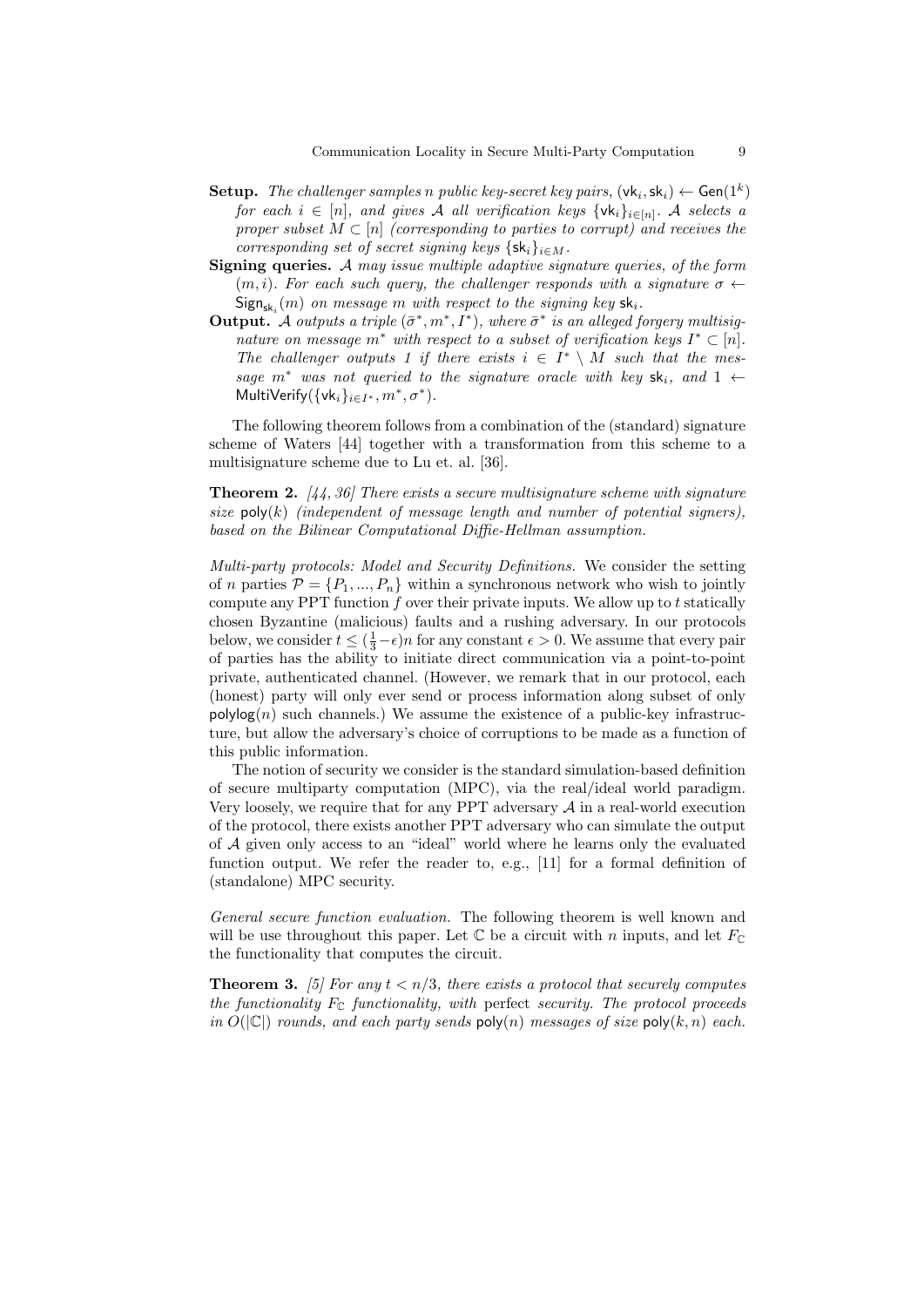Verifiable Secret Sharing. A secret sharing scheme is a protocol that allows a dealer who holds a secret input  $s$ , to share his secret among  $n$  parties such that any t parties do not gain any information about the secret s, but any set of (at least)  $t + 1$  parties can reconstruct s. A verifiable secret sharing (VSS) scheme, introduced by Chor et al. [15], is a secret sharing scheme with the additional guarantee that after the sharing phase, a dishonest dealer is either rejected, or is committed to a single secret  $s$ , that the honest parties can later reconstruct, even if dishonest parties do not provide their correct shares.

For concreteness, we consider a class of VSS constructions that takes advantage of reconstruction and secrecy properties of low-degree polynomials [43, 38]. In particular, security of such a VSS protocol Share is formalized as emulating the ideal functionality  $F_{\text{VSS}}^t$  for parties  $P_D, P_1, ..., P_n$  with distinguished dealer  $P_D$ such that  $F_{VSS}(q,(\emptyset, ..., \emptyset)) = (\emptyset, (q(\alpha_1), ..., q(\alpha_n)))$  for fixed evaluation points  $\alpha_1, \ldots, \alpha_n$  if  $\deg(q) \leq t$ , and  $F_{\mathsf{VSS}}(q, (\emptyset, ..., \emptyset)) = (\emptyset, (\perp, ..., \perp))$  otherwise. The party can also run a reconstruction protocol Reconst such that if honest parties input the correct shares output by the above functionality to them, then they recover the right value. The following result is well known.

**Theorem 4.** [5, 4] For any  $t < n/3$ , there exists a constant-round protocol Share that securely computes the  $F_{VSS}^t$  functionality, with perfect security. Each party sends poly(n) messages of size  $O(l \log l)$ , where  $l = \max\{|x|, n\}$ .

Also, we will be interested in the case where the dealer  $D$  can be any of the *n* parties, and he sends shares to a subset  $P'$  of the *n* parties of size  $n'$ (e.g.,  $n' = \text{polylog}(n)$ ), and we may not necessarily have  $D \in P'$ . The above functionality can be extended to this case naturally, and it is a folklore result that the protocols given by the above theorem also remain secure in this case as long as less than a fraction  $1/3$  of the parties in  $P'$  are corrupted.

Broadcast. Another important functionality we need to implement is broadcast. To define, a broadcast protocol can be seen as an example of an MPC implementing a functionality  $F_{BC}$  for parties  $P_D, P_1, ..., P_n$  with distinguished dealer  $P_D$ , defined as  $F_{BC}(m, (\emptyset, ..., \emptyset)) = (\emptyset, (m, ..., m))$ , where m is the message to be broadcast.

**Theorem 5.** [24] For any  $t < n/3$ , there exists a constant-round protocol that securely computes the  $F_{BC}$  functionality, with perfect security. Each party sends poly(n) messages of size  $O(|m|)$  each.

## 2.2 Random Switching Networks and Random Permutations.

Our protocol will employ what we call an  $n$ -wire switching network, which consists of a sequence of *layers*, each layer in turn consisting of one or more swapping gates which decide to swap the values of two wires depending on a bit. Formally, given an input vector  $\mathbf{x} = (x_1, \ldots, x_n)$  (which we assume to be integers wlog), a swap gate operation  $\textsf{swap}(i, j, x, b)$  returns  $x'$ , where if  $b = 0$  then  $x = x'$ , and if  $b = 1$  then we have  $x'_i = x_j$ ,  $x'_j = x_i$ , and  $x'_k = x_k$  for all  $k \neq i, j$ . A switching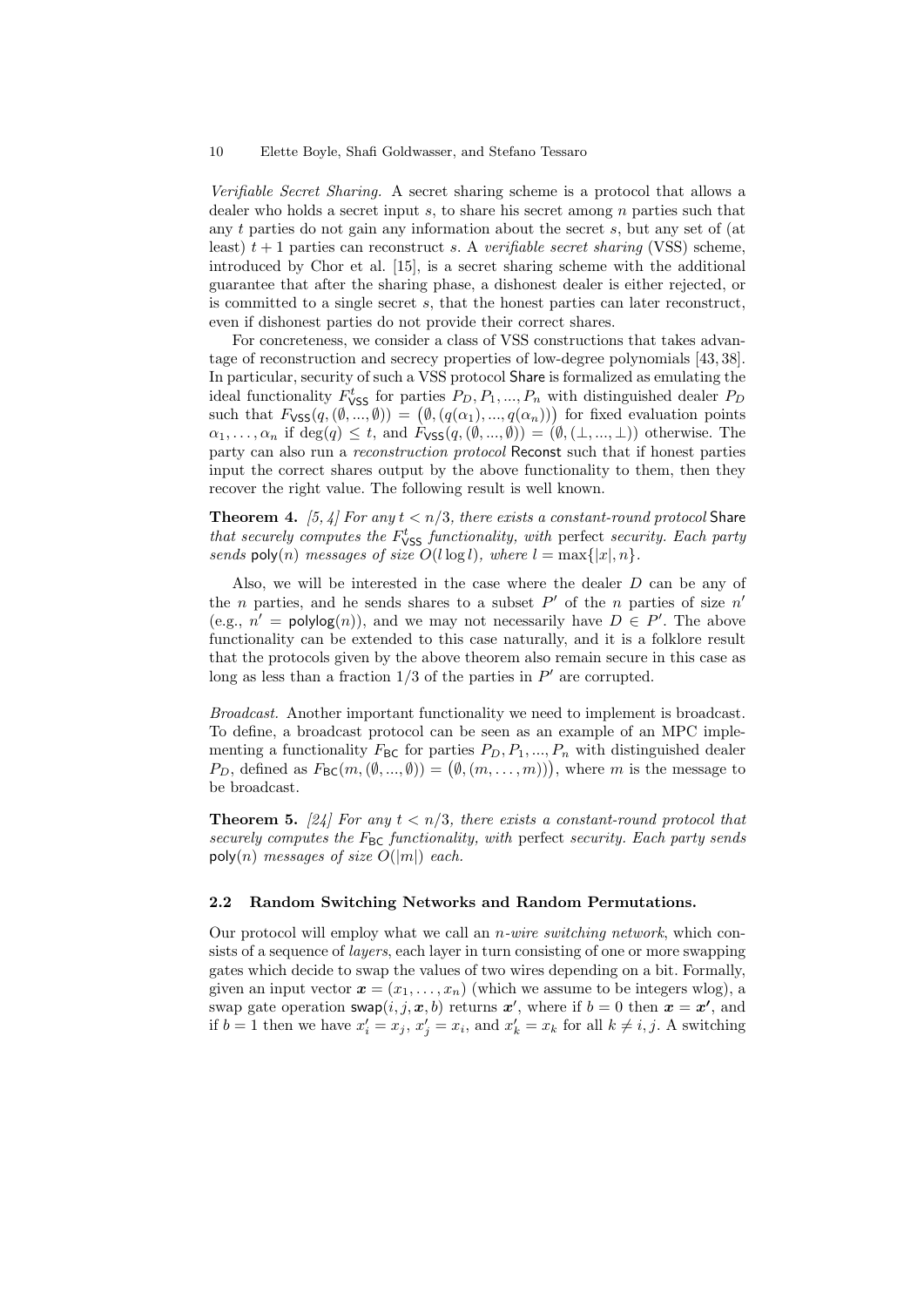layer is a set  $L = \{(i_1, j_1), \ldots, (i_k, j_k)\}\$  of pairwise-disjoint pairs of distinct indices of [n]. A d-depth switching network is a list  $SN = (L_1, \ldots, L_d)$  of switching layers. Note that for each assignment of the bits of the gates in SN, the network defines a permutation from [n] to [n] by inputting the vector  $\mathbf{x} = (1, 2, \ldots, n)$ to the network. The question we are asking is the following: If we set each bit in each swap gate uniformly and independently at random, how close to uniform is the resulting permutation? The following theorem guarantees the existence of a sufficiently shallow switching network giving rise to an almost-uniform random permutation.

**Theorem 6.** For all  $c > 1$ , there exists an efficiently computable n-wire switching network of depth  $d = O(\text{polylog}(n) \cdot \log^{c}(k))$  (and size  $O(n \cdot d)$ ) such that the permutation  $\hat{\pi} : [n] \rightarrow [n]$  implemented by the network when setting swaps randomly and independently has negligible statistical distance (in k) from a uniformly distributed random permutation on [n].

*Proof.* By Theorem 1.11 in [16], there exists such network SN of depth  $d =$  $O(\text{polylog}(n))$  where the statistical distance is of the order  $O(1/n)$ . Consider now the switching network  $SN'$  obtained by cascading r copies of SN. Then, when setting switching gates at random, the resulting permutation  $\hat{\pi}$  equals  $\hat{\pi}_1 \circ \cdots \circ \hat{\pi}_n$ , where  $\hat{\pi}_i$  are independent permutations obtained each by setting the gates in SN uniformly at random. With  $\pi$  being a random permutation, a well-known property of the statistical distance  $\Delta(\cdot,\cdot)$ , combined with the fact permutation composition gives a group (see e.g. [37] for a proof) yields

$$
\Delta(\widehat{\pi}, \pi) \le 2^{r-1} \cdot \prod_{i=1}^r \Delta(\widehat{\pi}_i, \pi) \le O\left(\left(\frac{2}{n}\right)^r\right) \le O(2^{r(\log 2 - \log(n))}),
$$

which is negligible in k for  $r = \log^{c}(k)$ .  $(k)$ .

Note that in particular this means that each wire is connected to at most  $d =$  $O(\text{polylog}(n) \cdot \log^c(k))$  other wires via a switching gates, as each wire is part of at most one gate per layer.

#### 2.3 Sublinear algorithms

We consider a model where n inputs  $x_1, \ldots, x_n$  are accessible to an algorithm SLA via individual queries for indices  $i \in [n]$ . Formally, a *Q*-query algorithm in the  $n$ -input model is a tuple of (randomized) polynomial time algorithms  $SLA$  $(SLA.Sel<sub>1</sub>, SLA.Sel<sub>2</sub>, ..., SLA.Sel<sub>Q</sub>, SLA.Evec).$  During an execution with inputs  $(x_1, \ldots, x_n)$ , SLA.Sel<sub>1</sub> takes no input and produces as output a state  $\sigma_1$  and a query index  $i_1 \in [n]$ , and for  $j = 2, \ldots, n$ , SLA.Sel<sub>j</sub> takes as input a state  $\sigma_{j-1}$  and input  $x_{i_{j-1}}$ , and outputs a new state  $\sigma_j$  and a new query index  $i_j$ . Finally, SLA. Exec takes as input  $\sigma_Q$  and  $x_Q$ , and produces a final output y. We say that SLA is *sublinear* if  $Q = o(n)$ . We will also consider the special case of non-adaptive algorithms which consist without loss of generality of only two randomized algorithms  $SLA = (SLA.Sel, SLA.Exec)$ , where  $SLA.Sel$  outputs a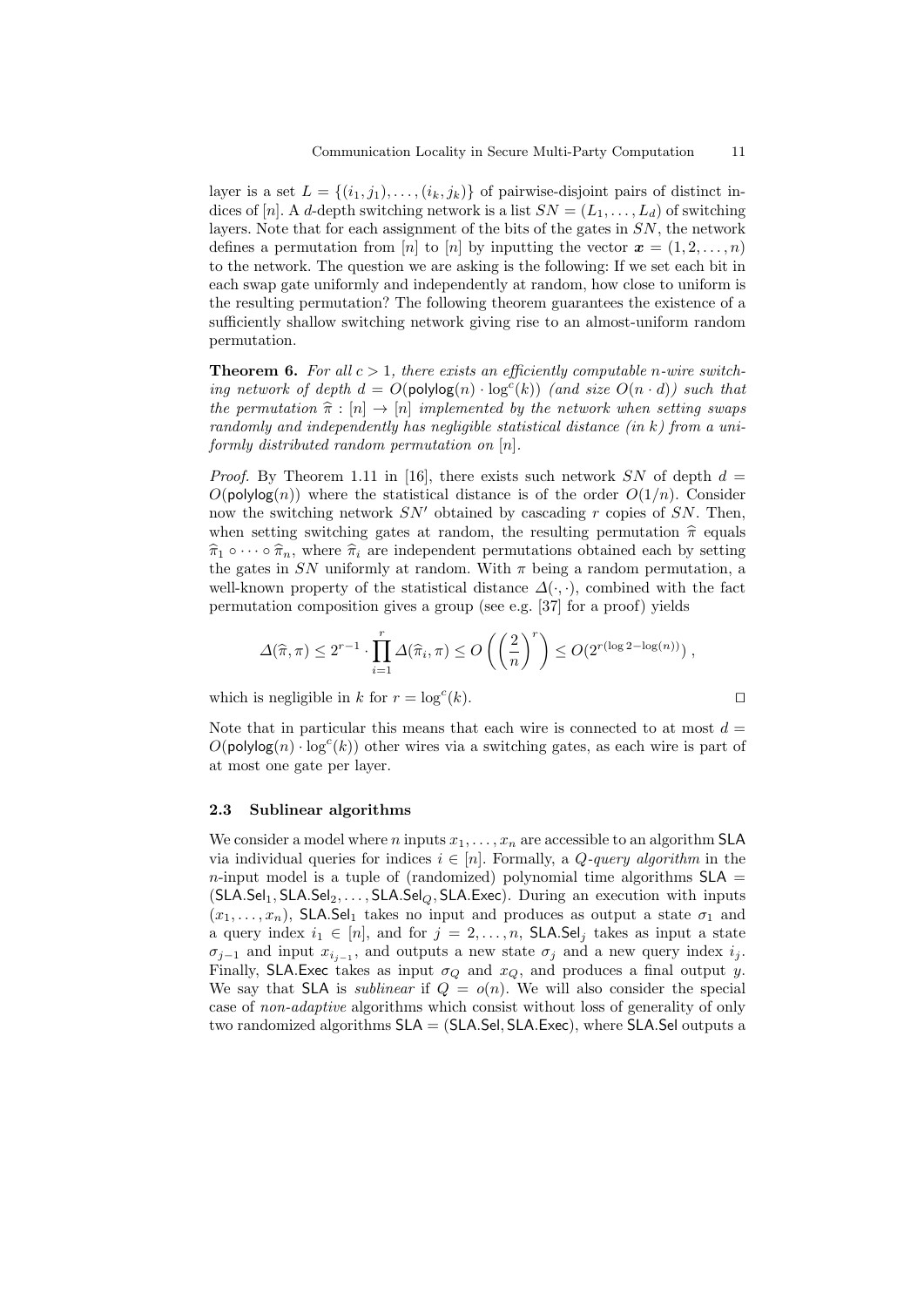subset  $I \subseteq [n]$  of indices of inputs to be queried, and the final output is obtained by running SLA.Exec on input  $(x_i)_{i\in I}$ .

Examples of sublinear algorithms, many of them non-adaptive, include algorithms for property testing such as testing sortedness of the inputs, linearity, approximate counting, and numerous graph properties, etc. Surveying this large area and the usefulness of these algorithms goes beyond the scope of this paper, and we refer the reader to the many available surveys [1].

# 3 Multi-Party Computation for Sublinear Algorithms

We present a high-level overview geared at illustrating the techniques used within our sublinear algorithm compiler (Theorem 2), which is the more involved of our two results. For exposition, we focus on the case of non-adaptive algorithms. Given a Q-query non-adaptive sublinear algorithm SLA, we would like to evaluate it in a distributed fashion along the following lines. First, a small committee C consisting of  $polylog(n)$  parties is elected, with the property that at least two thirds of its members are honest. This committee then jointly decides on a random subset of  $Q$  parties  $I$ , output by **SLA.Sel**, from which inputs are obtained. The parties in  $C\cup I$  jointly execute a multi-party computation among themselves to produce the output of the sublinear algorithm according to the algorithm SLA.Exec, which is then broadcasted to all parties.

But things will not be as simple. Interestingly, one main challenge is very unique to the setting of sublinear algorithms: An execution of the protocol needs to hide the subset I of parties whose inputs contribute to the output! More precisely, an ideal execution of the sublinear algorithm via the functionality  $\mathcal{F}_{\text{SIA}}$  only reveals the output of the sublinear algorithm. Therefore, we need to ensure that the adversary does not learn any additional information about the composition of I from a protocol execution beyond what leaked via the final output. Our protocol will indeed hide the set  $I$  completely. This will require modifying the above naive approach considerably.

The second challenge is complexity theoretic in nature. Enforcing low complexity of our protocol when implementing the above steps, while realizing our mechanism to hide the subset  $I$ , will turn out to be a delicate balance act.

In particular, at a high level our protocol will consist of the following components:

- **Committee election phase.** The  $n$  parties jointly elect a supreme committee C, as well as individual committees  $C_1, \ldots, C_n$  on which they all agree, sending each at most  $\text{polylog}(n)$  messages of size each  $n \cdot \text{poly}(\log n, \log k)$ . All committees have size  $\mathsf{polylog}(n)$  and at least a fraction 2/3 of the parties in them are honest. As part of this process, the parties set up a communication structure that allows the supreme committee to communicate messages to all parties.
- **Commitment phase.** Each party  $P_i$  commits to its input so that  $C_i$  holds shares of these inputs.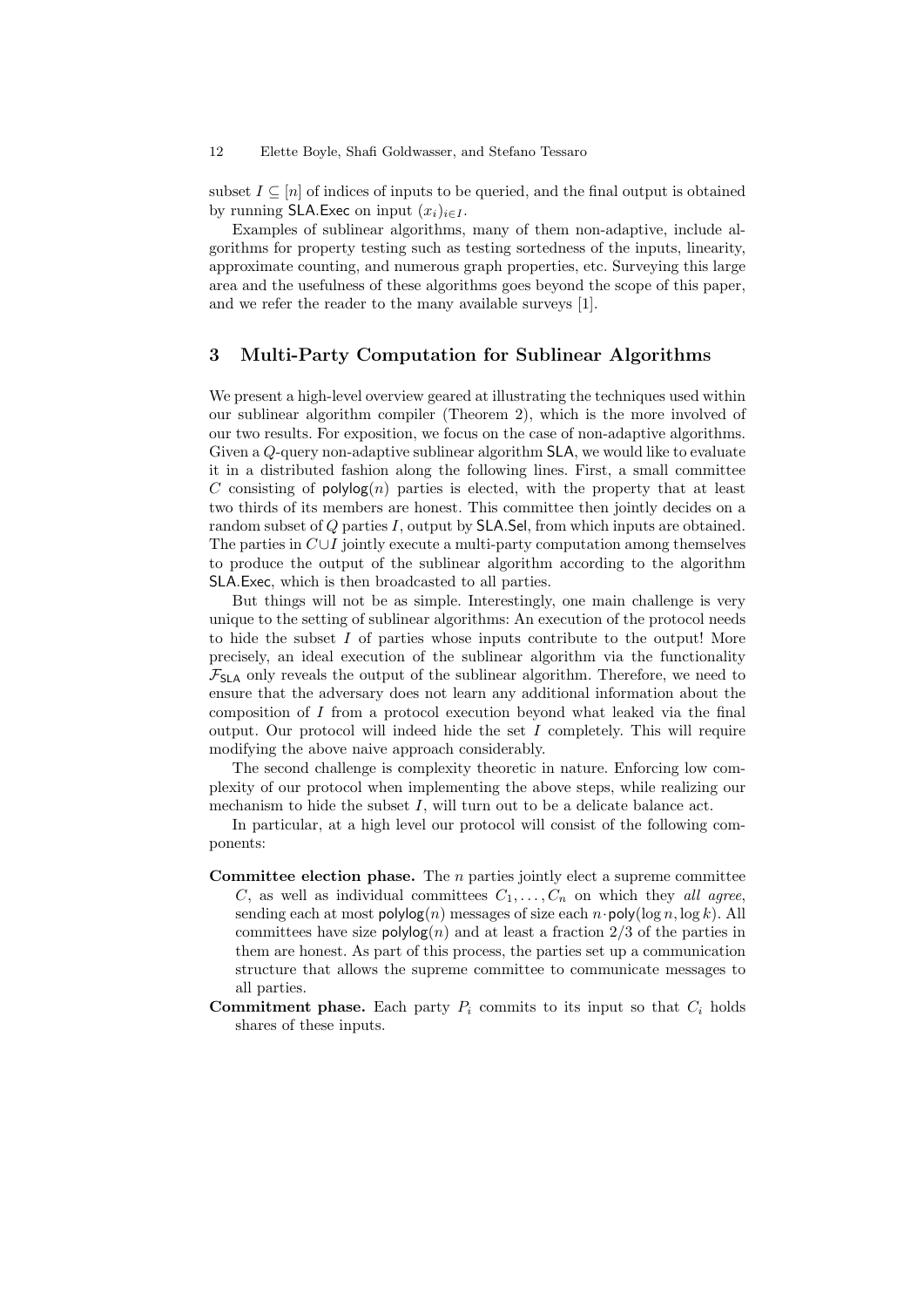- Shuffling phase. To hide the access pattern of the algorithm (i.e., which inputs are included in the computation), the committees will randomly shuffle the inputs they hold with respect to a random permutation  $\rho$ . This will happen by using a switching network with good shuffling properties. For each swap gate  $(i, j)$  in the switching network, committees  $C_i$  and  $C_j$  will swap at random the sharings they hold via a multi-party computation under a random decision taken by the supreme committee  $C$ . The supreme committee then holds a secret sharing of  $\rho$ .
- Evaluation phase. The parties in the supreme committee  $C$  sample a random query set I according to SLA.Sel via MPC and learn  $\rho(I)$  only. They will then include the parties in committees  $C_i$  for  $i \in \rho(I)$  in a multi-party computation to evaluate the sublinear algorithm on the inputs they hold. (Recall that C holds  $\rho$  in shared form.)
- Output phase. The supreme committee broadcasts the output of the computation to all parties, using the communication structure from the first stage.

In addition, we carefully implement sharings and multi-party computations using FHE to improve complexity, making the dependency of both the communication and round complexities linear in the input length  $|x|$ , rather than polynomial, and independent of the circuit sizes to implement the desired functionalities.

The following paragraphs provide a more detailed account of the techniques used within our protocol. In addition, a high-level description of the protocol procedure is given in Figure 1.

Committee election phase. The backbone behind this first phase is given by the construction of a communication tree using a technique of King et al [34]. Such tree is a sparse communication subnetwork which will ensure both the election of the supreme committee, as well as a basic form of communication between parties and the supreme committee where each party communicates only with  $\mathsf{polylog}(n)$  other parties and only  $\mathsf{polylog}(n)$  rounds of communication are required. Informally, the protocol setting up the tree assigns (possibly overlapping) subsets of parties of polylogarithmic size to the nodes of a tree with polylogarithmic height and logarithmic degree. The set of parties assigned to the root will take the role the supreme committee C. Communication from the root to the parties (or the other way round) occurs by communicating messages over paths from the root to the leaves of the tree, with an overall communication cost of polylog(n) messages per party. To elect the committees  $C_1, \ldots, C_n$ , we can have the supreme committee agree on the seed s of a PRF family  $\mathcal{F} = \{F_s\}_s$  via a coin tossing protocol, where  $F_s$  maps elements of [n] to subsets of [n] of size polylog(n), and send s to all parties. We then let  $C_i = F_s(i)$ .

However, a closer look reveals that it is only possible for the protocol building the communication tree to enforce that a vast majority of the nodes of the tree are assigned to a set of parties for which a 2/3 majority is honest, but some nodes are unavoidably associated with too large a fraction of corrupted parties. Indeed, some parties may be connected to too many bad nodes and their communication ends up being essentially under adversarial control. As a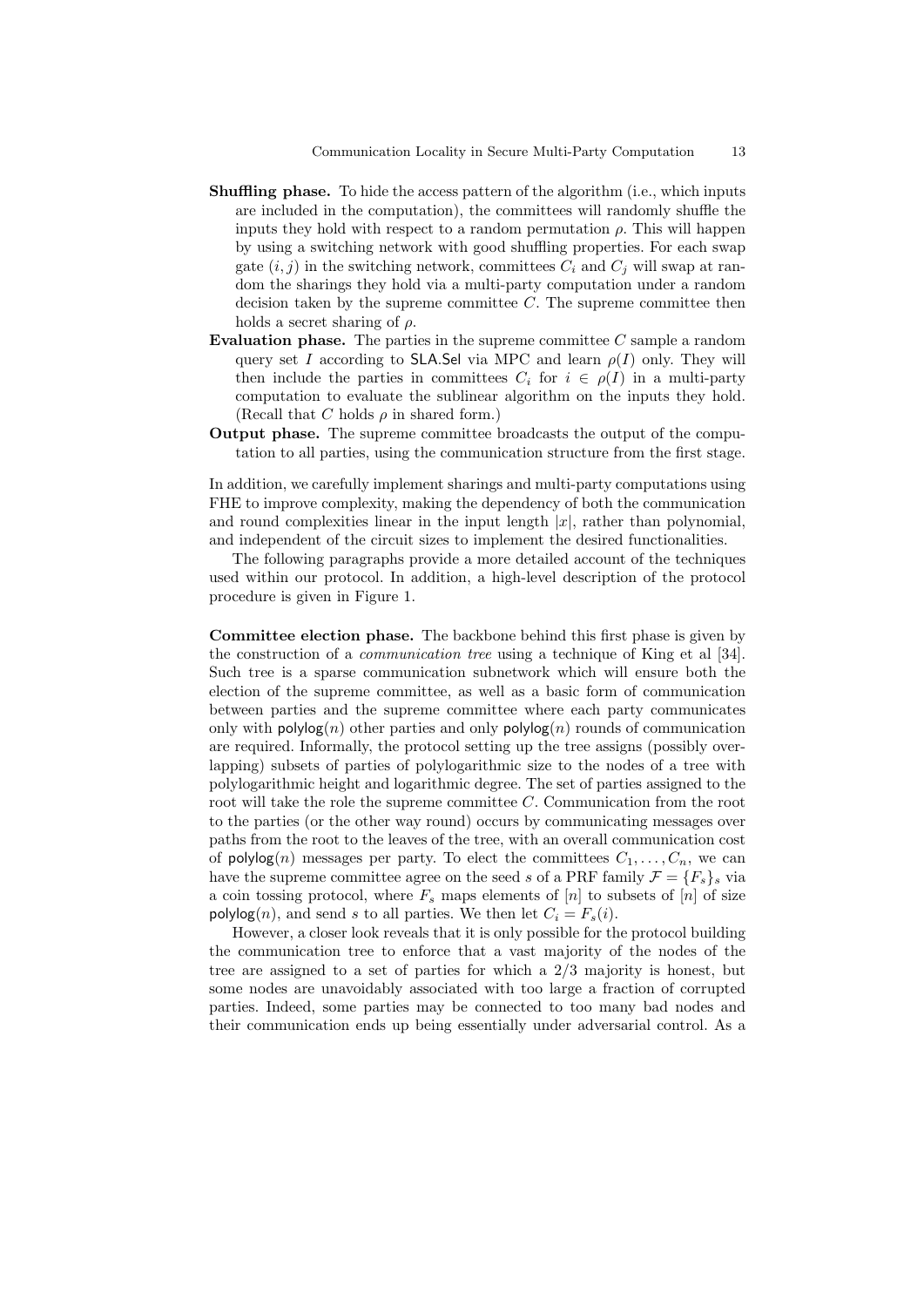consequence, the supreme committee is only able to correctly communicate with  $a_1 - o(1)$  fraction of the (honest) parties. Moreover, individual parties are not capable of determining whether the value they hold is correct or not. We refer to this situation as almost-everywhere (ae) agreement.

Our main contribution here is the use of cryptographic techniques to achieve full agreement on C and s in this stage, while maintaining  $polylog(n)$  communication locality; this improves on previous work in the information-theoretic  $\sim$ setting [32, 33, 21] which requires each party to talk to  $O(\sqrt{n} \cdot \text{polylog}(n))$  other parties to reach agreement. We tackle these two issues in two separate ways.

- 1. From ae agreement to ae certified agreement. We first move to a stage where a large  $1 - o(1)$  fraction of the parties learn the value sent by the supreme committee, together with a proof that the output is the one sent by the committee, whereas the remaining parties who do not know the output are also aware of this fact. We refer to this scenario as *almost-everywhere certified* agreement. Let us start with the basic idea using traditional signatures (we improve on this below using multisignatures). After having the supreme committee send a value  $m$  to all parties with almost-everywhere agreement, each party  $P_i$  receiving a value  $m_i$  will sign  $m_i$  with his own signing key, producing a signature  $\sigma_i$ . Then,  $P_i$  sends  $(m_i, \sigma_i)$  up the tree to the supreme committee, and each member will collect at least  $n/2$  signatures on  $\sigma_i$  on some message m. Note that this will always be possible, as a fraction  $1-o(1) > n/2$  of the honest parties will receive the message  $m_i = m$  and send a valid signature up the tree. Moreover, the adversary would need to forge signatures for honest parties in order to produce a valid certificate for a message which was not broadcast by the supreme committee.
- 2. From ae certified agreement to full agreement. We finally describe a transformation from ae certified agreement to full agreement. If a committee wants to broadcast  $m$  to all parties, the committee additionally generates a seed s for a PRF and broadcasts  $(m, s)$  in a certified way using the above transformations. Each party i receiving  $(m, s)$  with a valid certificate  $\pi$  forwards  $(m, s, \pi)$  to all parties in "his" committee  $F_s(i)$ . Whenever a party receives  $(m, s, \pi)$  with a valid certificate, it stops and outputs m. Note that no party sends more than  $\mathsf{polylog}(n)$  additional messages in this transformation. Moreover, it is not hard to see that with very high probability every honest party will be in at least one of the  $F_s(i)$  for a party i who receives  $(m, s)$  correctly with a certificate, by the pseudorandomness of  $\mathcal F$ . Note in particular that the same seed s can be used over multiple executions of this broadcast procedure from the committee to the parties, and can be used directly to generate the committees  $C_1, \ldots, C_n$ .

While we do guarantee that every party sends at most  $\mathsf{polylog}(n)$  messages, a problem of the above approach is the potentially high complexity of processing incoming messages if dishonest parties flood an honest party by sending too many messages. Namely, the  $t = \Theta(n)$  corrupted parties can always each send  $(m, s)$  with an invalid certificate to some honest party  $P_i$ , who needs to verify all signatures in the certificate to confirm that these messages are not valid.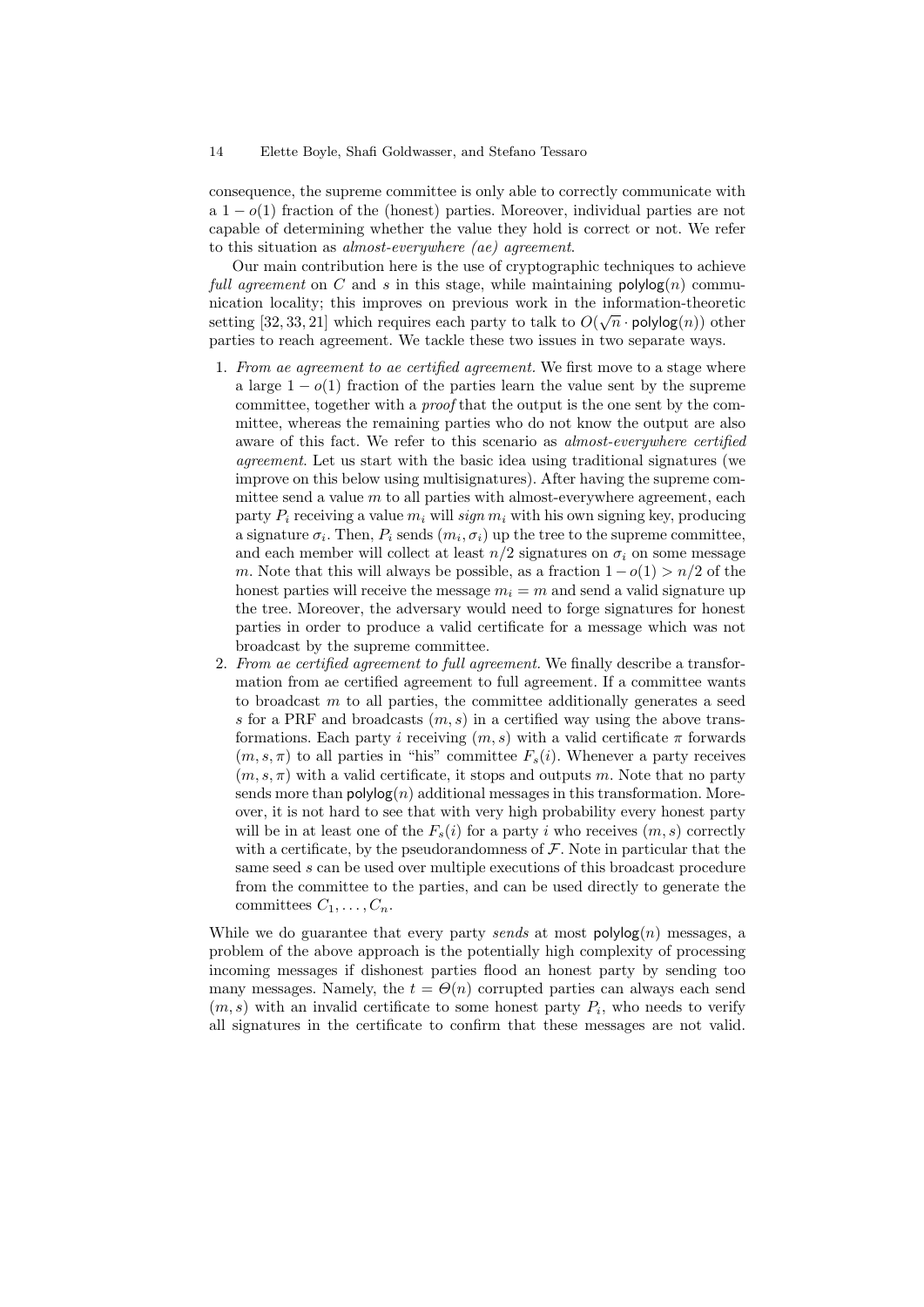We propose a solution based on multisignatures that alleviates this problem by making certificates only consist of an individual aggregate signature (instead of of  $\Theta(n)$ , as well as of a description of the subset of parties whose signatures have been aggregated. The main idea is to have all parties initially sign the value they receive from the supreme committee with their own signing keys. However, when sending their values up the tree, parties assigned to inner nodes of the tree will aggregate valid signatures on the message which was previously sent down the tree, and keep track of which signatures have contributed.

Commitment phase. Our instantiations of multi-party computations among subsets of parties will be based on fully homomorphic encryption (FHE). To this end, we want parties in each input committee  $C_i$  to store an FHE encryption  $Enc(\mathsf{pk}, x_i)$  of the input  $x_i$  that we want to be committing. The FHE public key pk is generated by the supreme committee (who holds secret shares of the matching secret key sk), and sent to all parties using the methods outlined above. A party *i* is committed to the value  $x_i$  if the honest parties in  $C_i$  all hold the same ciphertext encrypting  $x_i$ . This presents some challenges which we address and solve as follows:

- 1. First, a malicious party  $P_i$  must not be able to broadcast an invalid ciphertext to the members of the committee  $C_i$ . This is prevented by appending a simulation-sound NIZK argument  $\pi$  to the ciphertext c that there exists a message x and "good" randomness r such that  $Enc(\mathsf{pk}, x; r) = c$ .
- 2. Second, for a security proof to be possible, it is well known that not only the encryption needs to be hiding and binding, but a simulator needs to be able to have some way to extract the corresponding plaintext from a valid ciphertext-proof pair  $(c, \pi)$ . A major issue here is that the simulated setup must be independent of the corrupted set in our model. This prevents the use of NIZK arguments of knowledge. Moreover, we can expect the FHE encryption to be secure against chosen plaintext attacks only. We will solve this by means of double encryption, following Sahai's construction [41] of a CCA-secure encryption scheme from a CPA-secure one. Namely, we provide an additional encryption  $c_2$  of x under a different public-key (for which no one needs to hold the secret key), together with an additional NIZK argument that  $c_1$  and  $c_2$  encrypt the same message. The ciphertext  $c_2$  will not be necessary at any later point in time and serves only the purpose of verifying commitment validity (and permitting extraction in the proof).
- 3. Third, a final problem we have to face is due to rushing adversaries and the possibility of mauling commitments, in view of the use of the same public key pk for all commitments. This can be prevented in a black-box way by letting every party  $P_i$  first (in parallel) VSS its commitment to the parties in  $C_i$ , and then in a second phase letting every committee  $C_i$  reconstruct the corresponding commitment. If the VSS protocol is perfectly secure, this ensures input-independence.

Another challenge is how to ensure that ciphertext sizes and the associated NIZK proof length are all of the order  $|x| \cdot \text{poly}(k)$ , instead of  $\text{poly}(|x|, k)$ . We achieve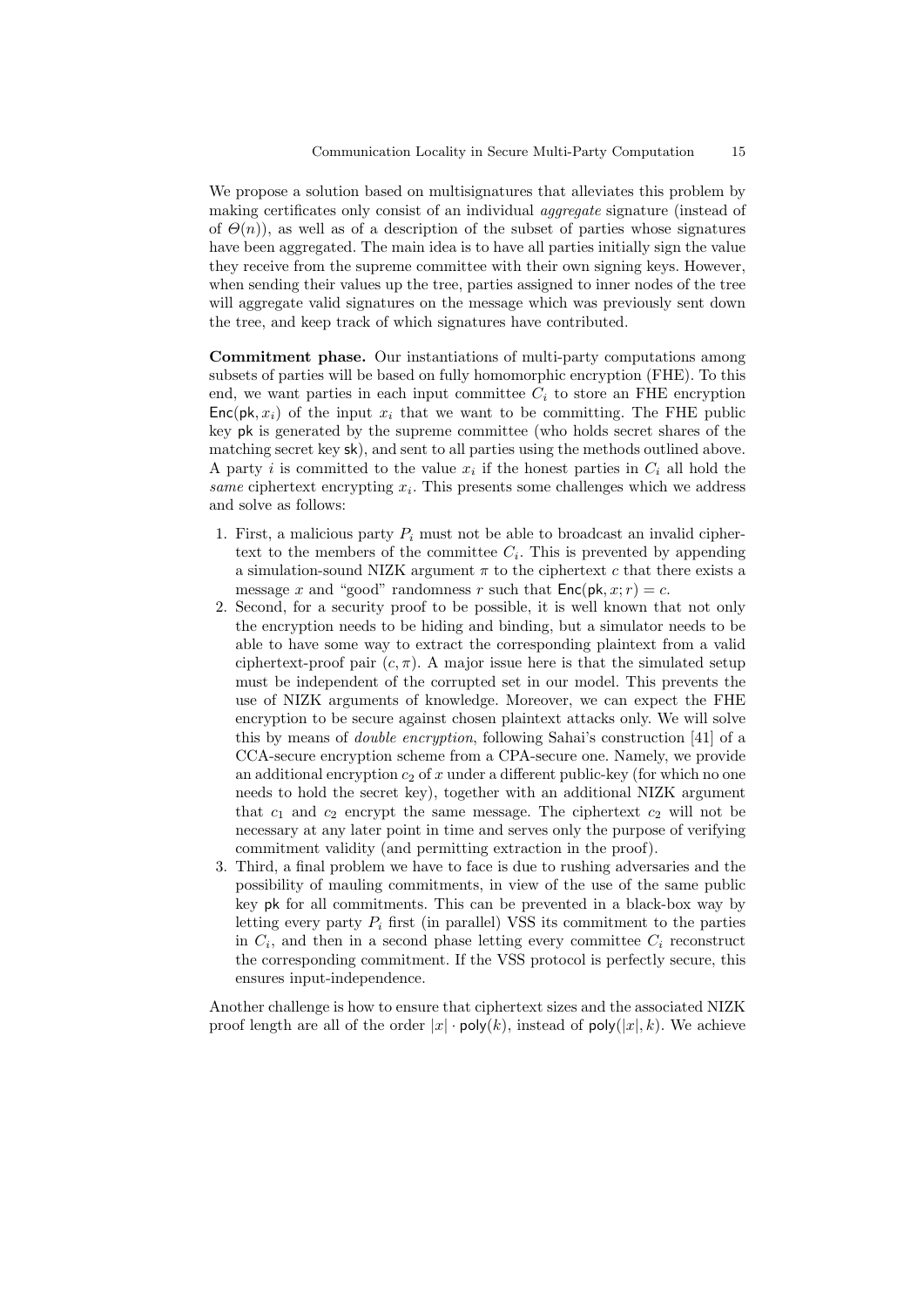this by encrypting messages bit-by-bit using a bit-FHE scheme, whose ciphertexts are hence of length  $poly(k)$ . The corresponding NIZK proof is obtained by sequentially concatenating individual proofs (each of length  $poly(k)$ ) for the encryptions of individual bits.

Shuffling phase. The major privacy issue in executing a sublinear algorithm in a distributed setting is that the adversary must not learn which parties have contributed their inputs to the protocol evaluation, beyond any information that the algorithm's output itself reveals. Ideally, we would like parties to shuffle their inputs in a random (yet oblivious) fashion, so that at the end of such a protocol each party  $P_i$  holds the input of party  $P_{\pi(i)}$  for a random permutation  $\pi$ , but such that the adversary has no information about the choice of  $\pi$  and for which party  $\pi(i)$  he holds an input. At the same time, the supreme committee jointly holds information about the permutation  $\pi$  in a shared way. Unfortunately, this seems impossible to achieve: A disrupting adversary may always refuse to hold inputs for other parties. However, we can now exploit the fact that the inputs are held by *committees*  $C_1, \ldots, C_n$  containing a majority of honest parties.

The actual shuffling is implemented via distributed evaluation of a switching network SN, under central coordination by the supreme committee. We assume that a switching network over *n* wires is given, with depth  $d = \text{polylog}(n)$ , and is known to everyone, and with the property given by Theorem 6: i.e., it implements a nearly uniform permutation on [n] under random switching. For each swap gate  $(i, j)$  in the network, the supreme committee members jointly produce an encryption  $b_{i,j}$  of an (unknown) random bit  $b_{i,j}$ , indicating whether the inputs  $x_i$  and  $x_j$  are to be swapped or not when evaluating the corresponding swapping gate. The value  $b_{i,j}$  is broadcast to all parties in  $C_i$  and  $C_j$ . At this point, each party in  $C_i$  broadcasts his copy of  $\hat{x}_i$  to all parties in  $C_j$ , and each party in  $C_j$  does the same with  $\hat{x}_j$  to all parties in  $C_i$ . (Each party then, given ciphertexts from the other committee, will choose the most frequent one as the right one.) Then, each party in  $C_i$  (or  $C_j$ ) will update his encryption  $\hat{x}_i$  to be an encryption of  $\mathsf{Dec}(\mathsf{sk}, \hat{x}_i)$  or  $\mathsf{Dec}(\mathsf{sk}, \hat{x}_i)$ , depending on the value of  $b_{i,i}$ , using homomorphic evaluation of the swap-or-not function. We note that this operation can be executed in parallel for all gates on the same layer, hence the swapping requires d rounds.

Evaluation phase. Once the parties' inputs have been (obliviously) shuffled, we are ready to run the sublinear algorithm. The execution is controlled by the supreme committee  $C$ . First, the members of  $C$  will run an MPC to randomly select the subset of inputs  $I \subset [n]$  to be used by the algorithm. The output of the MPC will be the set of *permuted* indices  $\sigma(I) := {\sigma(i) : i \in I}$ . The corresponding committees  $\{C_i : j \in \sigma(I)\}\$ are invited to join in a second MPC. Each member of  $C_i$  enters the MPC with input equal to his currently held encrypted secret share (of some unknown input  $x_i$ , for which  $j = \sigma(i)$ ). Each member of C enters the MPC with input equal to his share of the secret decryption key sk. Collectively, the members of  $C \cup (\bigcup_{j \in \sigma(I)} C_j)$  run an MPC which (1) recombines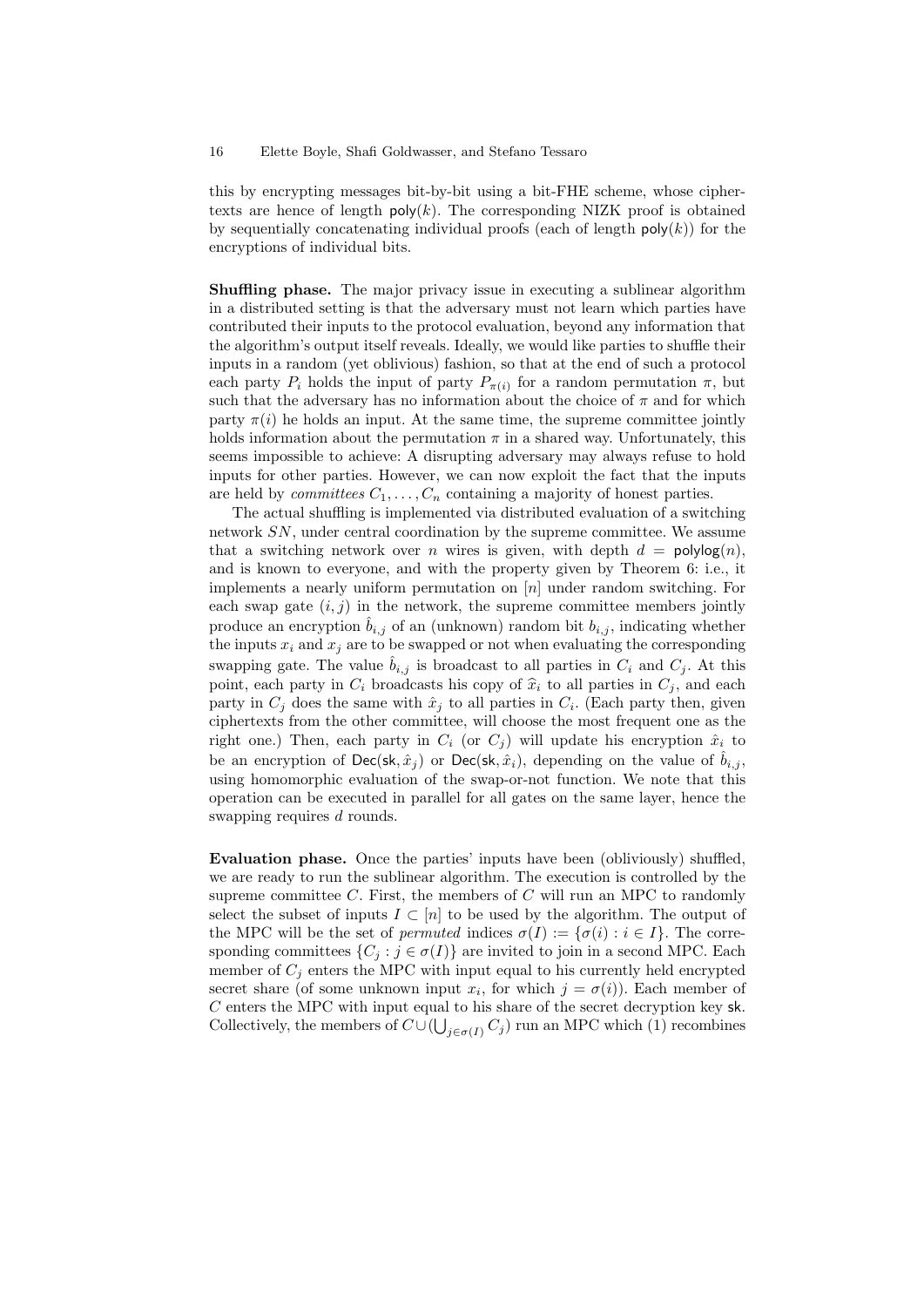Protocol for Non-adaptive Sublinear Algorithm Evaluation (Overview) Committee Election Phase

- 1. Execute almost-everywhere committee election protocol of [34] to generate a communication tree together with a committee C at its root (where  $(1-o(1))$ ) fraction of honest parties agree on C).
- 2. Achieve *certified* almost-everywhere agreement on  $C$  and individual committees  ${C_i}_{i \in [n]}$  as follows. Members of C collectively sample a PRF seed s and communicate it to (almost) all parties. Each  $C_i$  is defined by  $F_s(i)$ . Every party signs his believed value of  $(C, s)$  and passes it up the communication tree to C, where agreeing signatures are aggregated into a single multisignature at each inner node. The message and "certificate" multisignature that contains signatures from a majority of all parties is sent back down the tree.
- 3. Achieve full agreement on  $C, \{C_i\}_{i\in[n]}$  as follows. Each party  $P_i$  possessing a valid certificate  $\pi$  on  $(C, s)$  sends  $(C, s, \pi)$  to each party in  $C_i := F_s(i)$ . Each party  $P_i$ who does *not* have a valid certificate listens for incoming messages and adopts the first properly certified tuple. (Note steps  $2-3$  enable  $C$  to broadcast messages). Commitment Phase
- 4. Parties in the primary committee C run the (standard) MPC protocol of [5] amongst themselves to generate keys for the FHE scheme and a second standard PKE scheme. Parties in C receive the public keys  $pk, pk'$  and a secret share of FHE key sk. They broadcast pk, pk' to all parties.
- 5. In parallel, each party  $P_i$  acts as dealer to VSS the following values to his input committee  $C_i$ : (1) an FHE encryption of his input  $\hat{x}_i \leftarrow \mathsf{Enc}_{\mathsf{nk}}(x_i)$ , (2) a second encryption of  $x_i$  under the standard PKE with  $pk'$ , and (3) NIZK proofs that  $\hat{x}_i$ is a valid encryption and the two ciphertexts encrypt the same value.

### Shuffling Phase

- 6. Parties in primary committee  $C$  run an MPC to generate a random permutation  $\rho$ , expressed as a sequence of random swap bits in the switching network  $SN$ . The output is an FHE encryption  $\hat{\rho}$  of  $\rho$ , which they broadcast to all parties.
- 7. The committees  $C_i$  obliviously shuffle their stored input values, as follows.
	- For each layer  $L_1, ..., L_d$  in the sorting network  $SN$ ,
	- Let  $L_\ell = ((i_1, j_1), ..., (i_{n/2}, j_{n/2}))$  be the swapping pairs in the current layer  $\ell$ . - In parallel, the corresponding pairs of committees  $(C_{i_1}, C_{j_1}), ..., (C_{i_{n/2}}, C_{j_{n/2}})$ exchange their currently held input ciphertexts  $\hat{x}_p, \hat{x}_q$  (using broadcast then majority vote) and homomorphically evaluate the swap-or-not function on  $\hat{x}_p, \hat{x}_q$ , and the appropriate encrypted swap bit  $\hat{b}$  contained in  $\hat{\rho}$ . Outcome: each party in committee  $C_i$  holds encryption of input  $x_{\rho(i)}$ .

## Evaluation Phase

- 8. Parties in primary committee C run an MPC to execute the input selection procedure I ← SLA.Sel. The output of the MPC is the set of permuted indices  $\rho(I) \subset [n]$ .
- Every party in  $C$  sends a message "Please send encrypted input  $\ell$ " to every party  $P_i$  in  $C_\ell$  for which  $\ell \in \rho(I)$ .
- 10. Each party  $P_i \in C_\ell$  who receives consistent messages "Please send encrypted input  $\ell$ " from a *majority* of the parties in C, broadcasts his currently held encrypted input  $\hat{x}_{p_\ell}^j$  to all parties in C. (Recall that this allegedly corresponds to an encryption of the input  $x_p$  held by the committee  $C_\ell = C_{\rho(p)}$  after the  $\rho$ -permutation shuffle).
- 11. The parties of C evaluate the second portion of the sublinear algorithm, SLA.Exec via an MPC. Each party of  $C$  broadcasts the resulting output answer to all parties.

Fig. 1: High-level overview of the protocol  $\Pi_{SLA}$  for secure distributed evaluation of a non-adaptive sublinear algorithm  $SLA = (SLA. Sel, SLA. E \times ec)$ .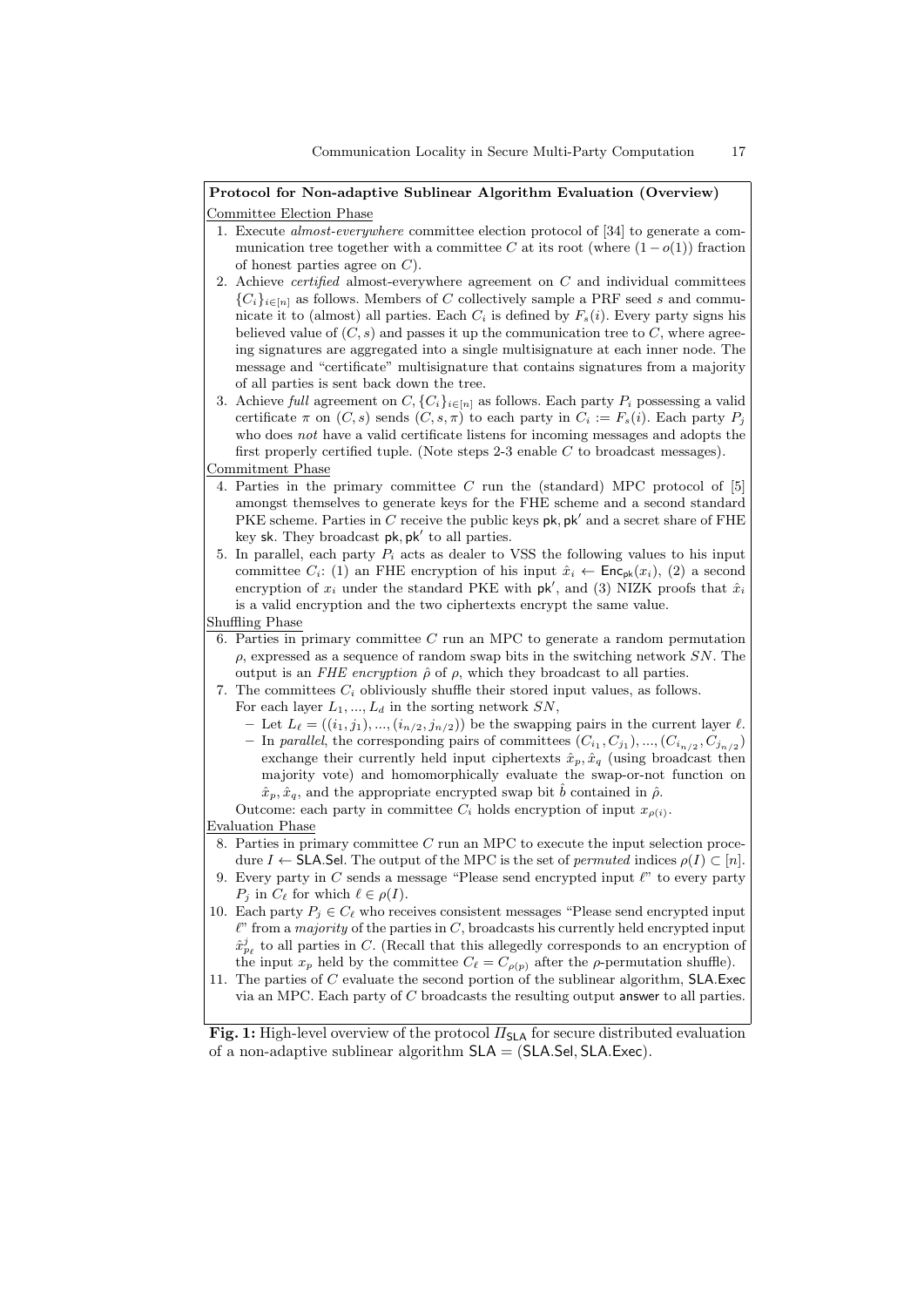the shares of sk, (2) decrypts the secret shares held by each  $C_j$ , (3) reconstructs each of the relevant inputs  $x_i, i \in I$ , from the corresponding set of secret shares, (4) executes the sublinear algorithm on the reconstructed inputs, and (5) outputs only the output value dictated by the sublinear algorithm (e.g., for many algorithms, this will simply be YES/NO).

The main challenge is making the complexity of this stage such that only poly(log n, log k) rounds are executed, and only messages of size  $|x|$ -poly(log k, log n) will be exchanged. This will be achieved by performing most of the computations locally via FHE by the parties in the supreme committee, and by generating the randomness to be used in SLA.Sel and SLA.Exec by first agreeing on a  $poly(k)$ short seed of a PRG via coin-tossing, and then subsequently using the PRG output as the actual randomness.

Extension: Adaptive algorithms. The above protocol can be modified to accommodate *adaptive* sublinear algorithms  $SLA = (SLA.Sel<sub>1</sub>, ..., SLA.Sel<sub>q</sub>, SLA.Exec)$ simply by modifying the evaluation phase such that an MPC is run for each next-query  $SLA.Sel_i$  to obtain the permuted index of the next query  $\rho(i_i)$ . Note that without loss of generality all queries are distinct. As a result of this modification, the number of rounds unavoidably increases: Namely, we need  $O(q)$ additional rounds to obtain inputs from the committees  $C_{\rho(i_j)}$  one by one. However, the proof and the protocol are otherwise quite similar, and we postpone a more detailed description to the final version of this paper.

Acknowledgments. This research was initiated and done in part while the authors were visiting the Isaac Newton Institute for Mathematical Sciences in Cambridge, UK. This work was partially supported by NSF contract CCF-1018064, a Simon Investigator award, and a Visiting Fellowship of the Isaac Newton Institute for Mathematical Sciences.

This material is based on research sponsored by DARPA under agreement number FA8750-11-2-0225. The U.S. Government is authorized to reproduce and distribute reprints for Governmental purposes notwithstanding any copyright notation thereon. The views and conclusions contained herein are those of the authors and should not be interpreted as necessarily representing the official policies or endorsements, either expressed or implied, of DARPA or the U.S. Government.

## References

- 1. Collection of surveys on sublinear algorithms. http://people.csail.mit.edu/ronitt/sublinear.html.
- 2. Ben Adida and Douglas Wikström. How to shuffle in public. In  $TCC$ , pages 555–574, 2007.
- 3. Gilad Asharov, Abhishek Jain, Adriana López-Alt, Eran Tromer, Vinod Vaikuntanathan, and Daniel Wichs. Multiparty computation with low communication, computation and interaction via threshold fhe. In EUROCRYPT, pages 483–501, 2012.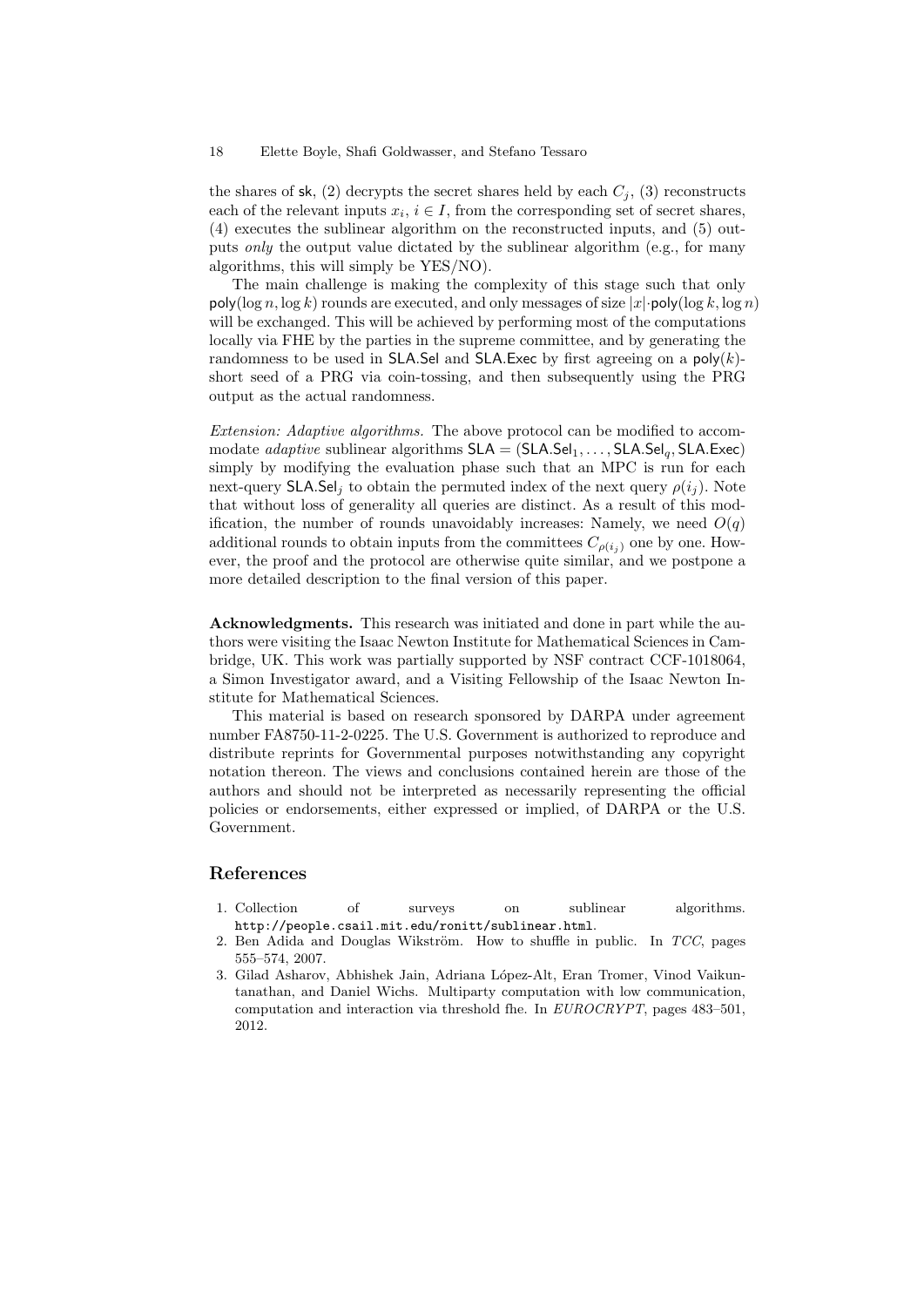- 4. Gilad Asharov and Yehuda Lindell. A full proof of the bgw protocol for perfectlysecure multiparty computation. IACR Cryptology ePrint Archive, 2011:136, 2011.
- 5. Michael Ben-Or, Shafi Goldwasser, and Avi Wigderson. Completeness theorems for non-cryptographic fault-tolerant distributed computation. In STOC, pages 1–10, 1988.
- 6. Manuel Blum, Paul Feldman, and Silvio Micali. Non-interactive zero-knowledge and its applications (extended abstract). In STOC, pages 103–112, 1988.
- 7. Manuel Blum, Alfredo De Santis, Silvio Micali, and Giuseppe Persiano. Noninteractive zero-knowledge. SIAM J. Comput., 20(6):1084–1118, 1991.
- 8. Dan Boneh, Craig Gentry, Ben Lynn, and Hovav Shacham. Aggregate and verifiably encrypted signatures from bilinear maps. In EUROCRYPT, pages 416–432, 2003.
- 9. Zvika Brakerski, Craig Gentry, and Vinod Vaikuntanathan. Fully homomorphic encryption without bootstrapping. ECCC, Report 2011/111, 2011.
- 10. Zvika Brakerski and Vinod Vaikuntanathan. Efficient fully homomorphic encryption from (standard) lwe. In FOCS, 2011.
- 11. Ran Canetti. Security and composition of cryptographic protocols: A tutorial. Cryptology ePrint Archive, Report 2006/465, 2006. http://eprint.iacr.org/.
- 12. Nishanth Chandran, Juan A. Garay, and Rafail Ostrovsky. Improved fault tolerance and secure computation on sparse networks. In  $ICALP$  (2), pages 249–260, 2010.
- 13. Nishanth Chandran, Juan A. Garay, and Rafail Ostrovsky. Edge fault tolerance on sparse networks. In ICALP (2), pages 452–463, 2012.
- 14. David Chaum, Claude Crépeau, and Ivan Damgård. Multiparty unconditionally secure protocols (abstract). In CRYPTO, page 462, 1987.
- 15. Benny Chor, Shafi Goldwasser, Silvio Micali, and Baruch Awerbuch. Verifiable secret sharing and achieving simultaneity in the presence of faults. pages 383–395, 1985.
- 16. Artur Czumaj, Przemka Kanarek, Krzysztof Lorys, and Miroslaw Kutylowski. Switching networks for generating random permutations, 2001.
- 17. Ivan Damgård and Yuval Ishai. Scalable secure multiparty computation. In CRYPTO, pages 501–520, 2006.
- 18. Ivan Damgård, Yuval Ishai, and Mikkel Krøigaard. Perfectly secure multiparty computation and the computational overhead of cryptography. In EUROCRYPT, pages 445–465, 2010.
- 19. Ivan Damgård, Yuval Ishai, Mikkel Krøigaard, Jesper Buus Nielsen, and Adam Smith. Scalable multiparty computation with nearly optimal work and resilience. In CRYPTO, pages 241–261, 2008.
- 20. Ivan Damgård and Jesper Buus Nielsen. Scalable and unconditionally secure multiparty computation. In CRYPTO, pages 572–590, 2007.
- 21. Varsha Dani, Valerie King, Mahnush Movahedi, and Jared Saia. Breaking the  $o(nm)$  bit barrier: Secure multiparty computation with a static adversary.  $CoRR$ , abs/1203.0289, 2012.
- 22. Uriel Feige, Dror Lapidot, and Adi Shamir. Multiple non-interactive zero knowledge proofs based on a single random string (extended abstract). In FOCS, pages 308–317, 1990.
- 23. Joan Feigenbaum, Yuval Ishai, Tal Malkin, Kobbi Nissim, Martin J. Strauss, and Rebecca N. Wright. Secure multiparty computation of approximations. ACM Transactions on Algorithms, 2(3):435–472, 2006.
- 24. Paul Feldman and Silvio Micali. Optimal algorithms for byzantine agreement. In STOC, pages 148–161, 1988.